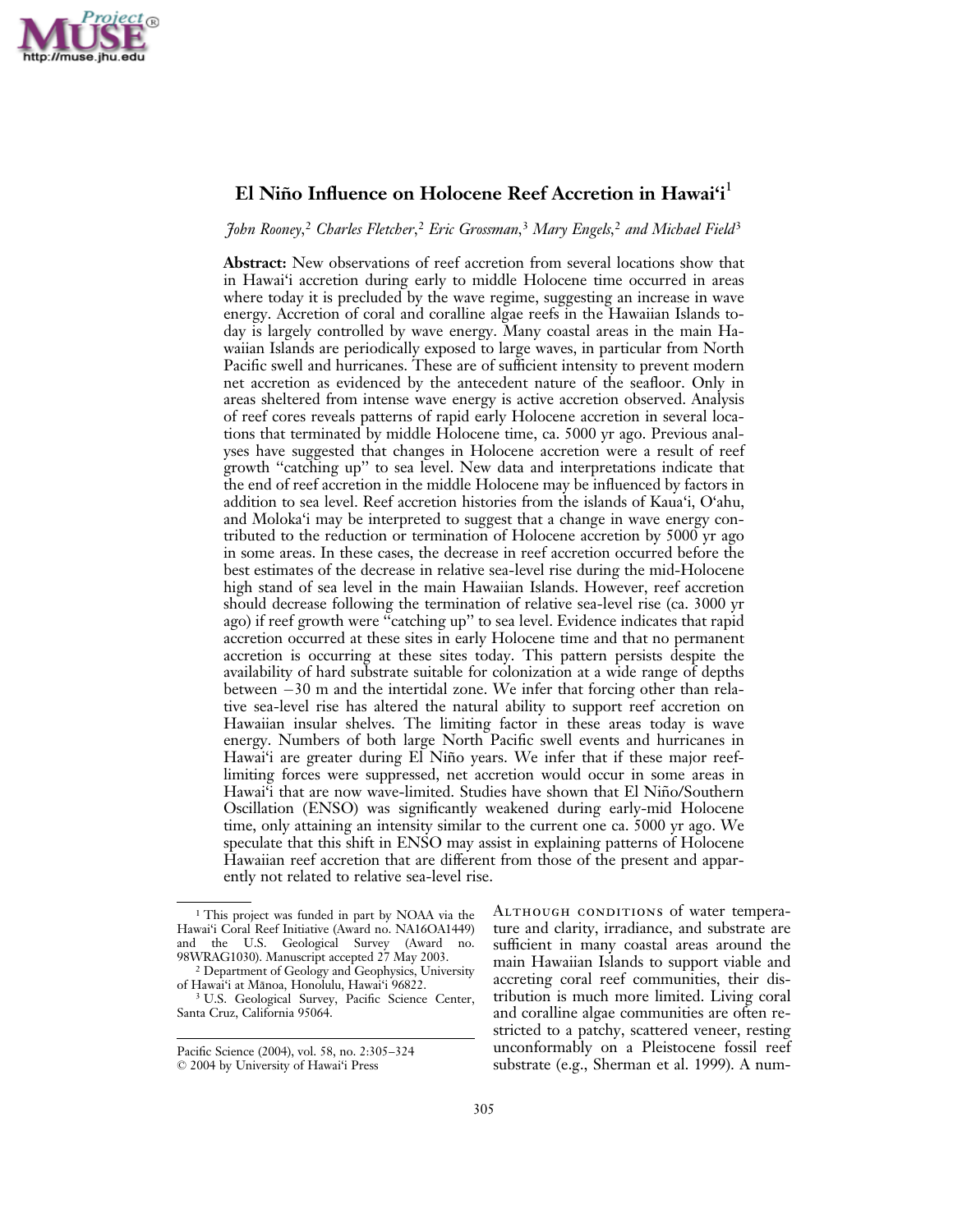ber of researchers have reported that Holocene reef accretion in Hawai'i has been predominantly a function of sea level and exposure to wave energy (e.g., Grigg 1998, Grossman 2001). New observations of the timing of Holocene reef accretion from several locations show that accretion leading up to middle Holocene time occurred in areas where today it is precluded by the wave regime. The dramatic decrease in accretion at these locations, occurring ca. 5000 yr ago, is insufficiently explained solely as the product of relative sea-level rise and suggests an increase in wave energy in Hawaiian waters at that time.

### Environmental Controls

sea level. Relative sea level has played a dominant role in controlling reef growth in the Hawaiian Islands on scales of thousands of years. Eustatic sea level at the Last Glacial Maximum, ca. 21,000 yr ago, is estimated to have been between 113 m and 135 m below the current level (Clark et al. 2001). In Hawai'i, as seen in Figure 1, relative sea level is believed to have risen rapidly from the Last Glacial Maximum to its current level ca. 5000 yr ago and continued rising to about 2 m above that. The Holocene highstand culminated ca. 3000 yr ago (Fletcher and Jones 1996) before dropping back down below the current level (Grossman and Fletcher 1998) before the advent of tide gauge recording.

Coral reefs can grow in Hawai'i only between the critical depth of  $-30$  m (Grigg and Epp 1989) and the intertidal zone, with optimal growth occurring at about  $-12$  m (Grigg 1998). Thus, dramatic changes in sea level during Holocene and late Pleistocene time have exerted obvious constraints on reef growth. Smaller fluctuations in sea level associated with the middle Holocene Kapapa Stand of the sea  $(+2 \text{ m})$  are proposed to have enabled and terminated reef growth by changing both the area covered by seawater and amount of wave energy able to reach specific reef areas (Grigg 1998). At current rates, relative sea-level rise ranges from 13 cm per century on the island of Kaua'i to 32 cm per century on the island of Hawai'i, with



Figure 1. Dates and ages of potential sea-level indicators and modeled sea-level curve for O'ahu from Grossman and Fletcher (1998). Letters show age and depth of samples listed in Table 1: K, Kailua; L, Lono; H, Hikauhi; P, Punalu'u; M, Mānā. Note that Punalu'u samples near the sea-level curve are from non–in situ samples.

other locations falling between these extremes (Permanent Service for Mean Sea Level, 2003). Over periods of up to a few centuries the relatively small changes in sea level are, given the  $-12$  m depth for optimal growth, unlikely to have substantial effects on reef growth, except in limited areas near the modern tidal range.

wave energy. The primary factor responsible for curtailing Holocene reef growth on scales of years to as much as a few centuries is exposure to wave energy. The moderate energy provided by northeasterly trade winds and south swell usually benefits reefs in Hawai'i by enhancing circulation and nutrient uptake (Grigg 1998). Although occasional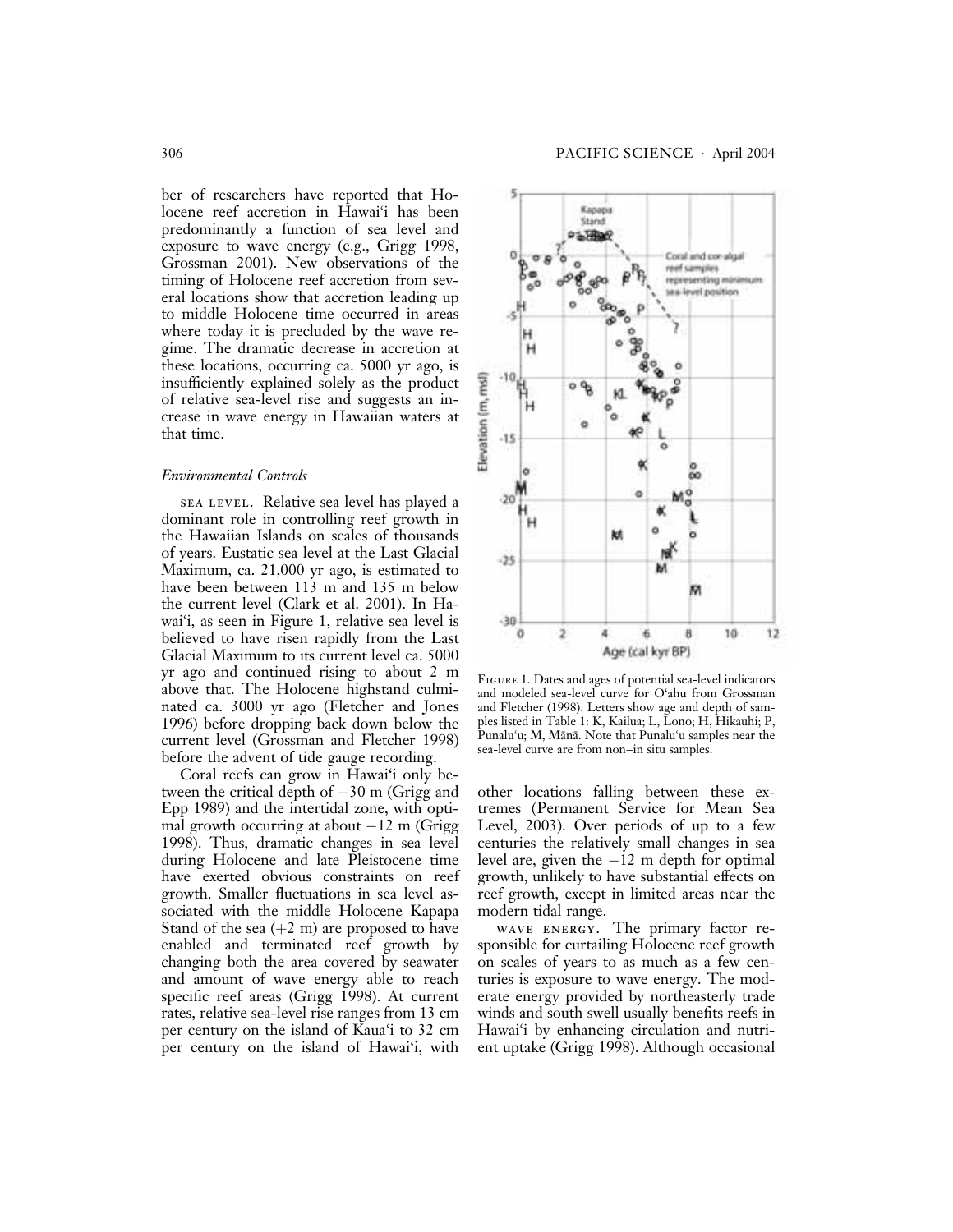large waves generated by Kona storms (lowpressure systems that develop during the Northern Hemisphere winter) have caused damage to reefs, they are infrequent enough to be of secondary importance in limiting reef accretion (Grigg 1998).

Long-period (12 to 20 sec) North Pacific swell on the other hand has been extensively reported to exert a substantial control on reef distribution (Grigg 1983, 1998, Storlazzi et al. 2002). Occurring during the winter season, these swells approach from a directional range of west-northwest through northeast with typical deepwater wave heights of 1.5 to 5 m, although waves as large as ca. 15 m have been reported (Bodge and Sullivan 1999).

Researchers have also noted the reeflimiting effects of major hurricanes in Hawai'i (Dollar 1982, Dollar and Tribble 1993, Grigg 1995, 1998). Hurricane 'Iwa, for example, struck the Islands in 1982 and reduced reef areas with 60–100% coral cover on O'ahu's south shore to rubble (Grigg 1995). Along the southwestern shore of Hawai'i, both hurricanes 'Iwa and 'Iniki (1992) destroyed stands of coral along more than 10 km of shoreline (Dollar and Tribble 1993). Most hurricanes tracking as far west as the main Hawaiian Islands pass to the south (e.g., Chu 2002). As a result, hurricane-induced wave energy generally has a more severe impact on southeastern to southwestern coasts, whereas North Pacific swell predominantly impacts west- to northeast-facing shores. However, longer-period swells can refract substantial energy around to coastlines facing away from the incident wave direction (e.g., Storlazzi et al. 2002).

Tsunamis originating from within the Pacific basin, including the Hawaiian Islands, strike Hawaiian shores. A few of these since the early 1800s have had amplitudes in excess of 10 m and caused substantial damage, suggesting that high bottom shear stresses capable of breaking and scouring reef structure occur during major tsunamis. One anecdotal account reported that a major tsunami several decades ago caused a substantial reduction of live coral cover on windward O'ahu reefs (B. Kapuni, pers. comm.). This potentially substantial control on reefs in some areas has

been overlooked in most of the literature. Reports tend to focus on damage occurring on land, so there are little historical data available. Hence, impacts of tsunamis on reef morphology and accretion remain an important question to be addressed.

study sites. Sites of substantial Holocene accretion are limited to areas that receive some degree of sheltering from large waves and have substrate at depths suitable to support coral growth (Dollar and Tribble 1993, Grigg 1998, Storlazzi et al. 2002). New observations of reef accretion from several locations, however, show that accretion before the mid-Holocene occurred in some areas where today it is precluded by the wave regime. Sites showing this pattern include contrasting locations on the western end of Moloka'i's south shore, Kailua Bay and the reef at Punalu'u on the northeastern side of O'ahu, and Mānā Reef on the northwestern coast of Kaua'i (Figure 2). From dated core samples and interpretation of paleoecology at these sites we infer a substantial increase in wave energy in the central North Pacific starting ca. 5000 yr ago.

Moloka'i: The Hale o Lono and Hikauhi sites are located near the western end of Moloka'i's south shore and on part of the longest continuous fringing reef in the Hawaiian Archipelago (Maragos 1998). Although only 10 km apart, the sites are characterized by markedly different reef structure. Near the eastern site, Hikauhi, is a prominent gulch that drains the relatively arid watershed landward of the site and delivers substantial volumes of terrigenous mud during occasional rain events. Landward portions of the  $\sim 0.8$ km-wide reef flat have been physically buried by the influx of mud and seaward progradation of the shoreline. Low wave energy, due to both shadowing effects of the island and a shallow reef crest, prevents terrigenous mud from being effectively dispersed and reduces suspended sediment in the water column outside the reef crest. Most of the substrate seaward of the reef crest is covered with live coral and gradually slopes down to an abrupt drop-off at about  $-17$  m into a large sand field at  $-20$  m. Several outcrops a few tens of meters in diameter and with high percentages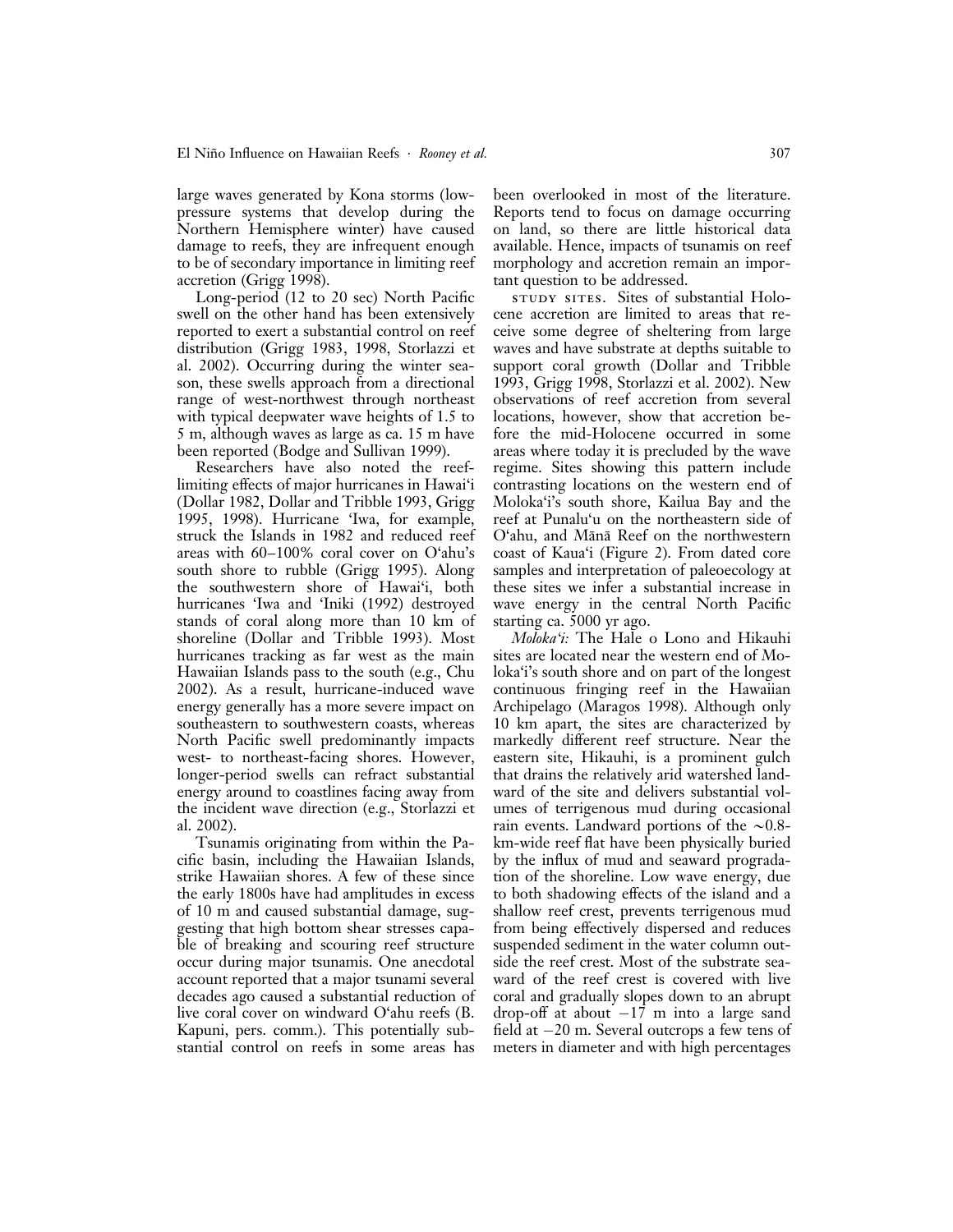

FIGURE 2. Location and magnified views of study sites and core locations. A, Aerial photograph of Punalu'u, O'ahu, shoreline and reef. Bathymetric contour interval is 5 m. Cores discussed in the text are located at appropriate depths along the dashed line. B, Aerial photograph of Kailua Bay, O'ahu. Note paleostream channel in center of the bay, stars indicating core locations, and  $5$ -, 10-, 15-, 20-, 50-, and 100-m bathymetric contours. C, Chart of Mānā, Kaua'i. Shaded bathymetry indicates depths shallower than 18.3 m (60 ft). Star indicates sample collection location on inside edge of barrier reef. D, Hale o Lono and Hikauhi, Moloka'i. Cores were collected inside ovals marking each site. Bathymetric contours are shown for 5.5, 18.3, 30.5, and 91.4 m.

of live Porites compressa are found farther offshore in depths ranging from about  $-20$  to  $-25$  m.

The Hale o Lono site is named for the local harbor. It receives less terrestrial sediment in runoff than does the Hikauhi site and experiences strong tidal and longshore currents and higher wave energy, particularly in the winter season, related to refracted North Pacific swell. The site features a narrow reef flat  $(\sim 0.3 \text{ km})$ , generally sparse coral cover, and a gently sloping terrace of fossil reef from 0 to  $-5.5$  m. This is followed seaward by a series of four shore-parallel and low-relief ridges of fossil reef separated by sand-filled channels, at depths ranging from  $-8.5$  to  $-21.0$  m.

O'ahu: Kailua Bay is an embayment 4 km

long on the windward or northeastern side of O'ahu. A fossil reef terrace extends from the sandy beach  $\sim$ 3 km offshore, gently sloping seaward to a depth of  $-20$  m and dropping abruptly from there to a deeper, sand-covered terrace starting at  $-30$  m. It is exposed to trade wind swell and the more easterly of, or refracted, North Pacific swell. The reef platform is bisected by the Kawainui paleostream channel that was cut through the largely Pleistocene-age shelf during periods of lower sea level (Grossman 2001).

The Punalu'u site, farther north on the windward side of O'ahu, features a shallow reef flat  $\sim$ 0.5 km wide and a narrow reef crest area with a ribbon of fossil reef a few meters wide that extends as much as  $\sim 0.2$  m above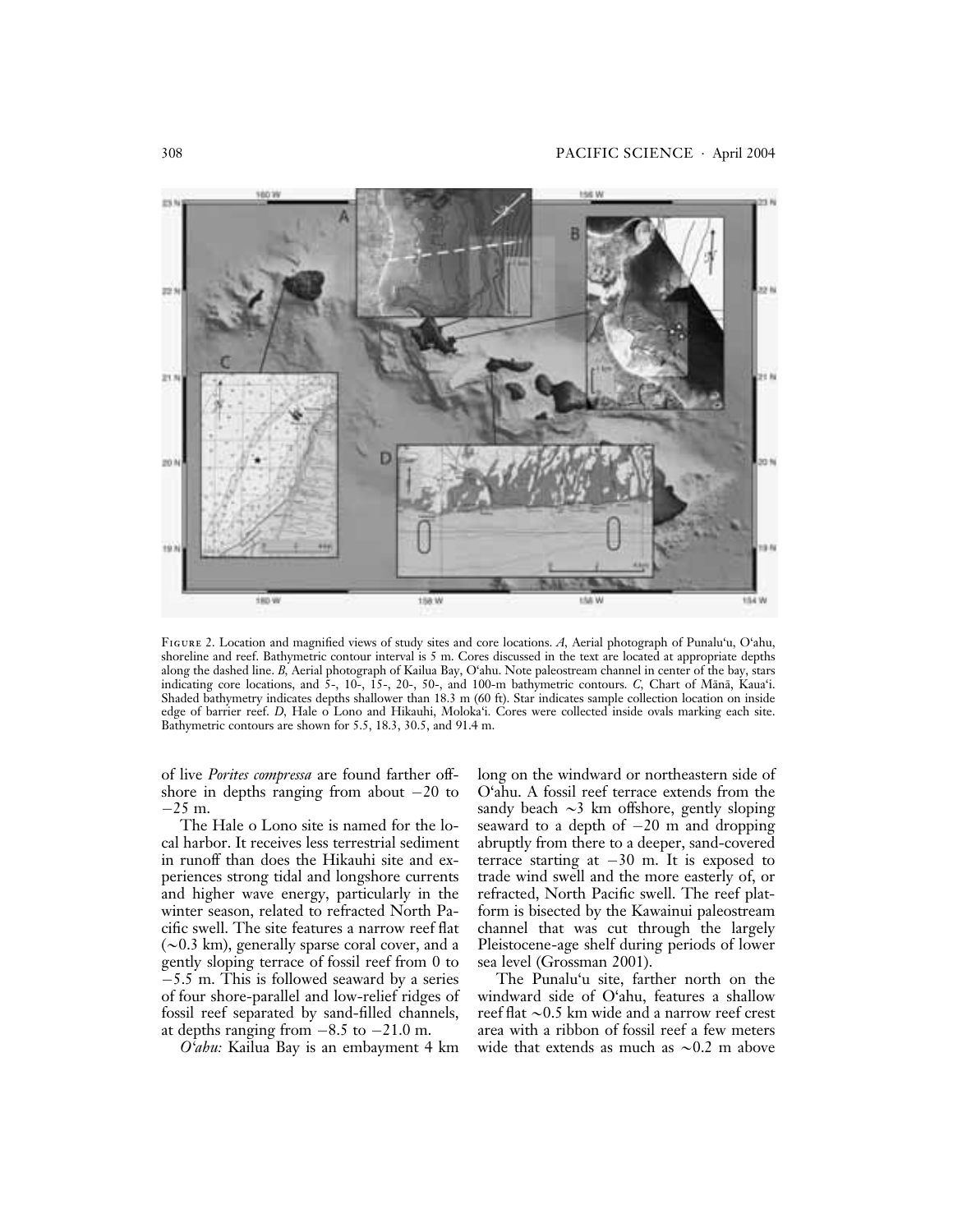mean lower low water. Seaward of the reef crest is a gently sloping fossil reef terrace extending  $\sim$ 1 km farther offshore to a wall that drops from  $-20$  to  $-30$  m, followed by a sand field with occasional low-relief limestone rises. Punalu'u Reef stretches along 1.5 km of coastline and is terminated on either side by steep-walled channels located seaward of perennial streams. The reef structure is shore parallel, tending northwest to southeast, and directly exposed to northeasterly trade wind swell. Wave pumping over the reef crest drives a persistent and vigorous flow of water landward across the reef flat and then out to sea in the shore-normal channels on either side of the reef platform. The most northeasterly North Pacific swell events strike Punalu'u Reef directly, with more westerly events refracting substantial wave energy there as well.

Kaua'i: The Mānā site, on the island of Kaua'i, is described as one of two barrier reefs in Hawai'i (Maragos 1998). From offshore, the seafloor slopes steadily upward along a smooth fossil limestone pavement to a depth of  $-15$  to  $-18$  m, which constitutes the shallowest portion of the structure. Landward of this depth, the seafloor drops abruptly to a lagoon floor at a depth of  $-24$  to  $-29$  m. The reef is no longer accreting and only scattered live corals and coralline algae are found, along with a short algal turf, on the reef surface today. The landward-facing wall of the reef is composed of fossilized vertical columns of Porites compressa. The 13-km-long reef structure faces northwest, with a lens-shaped lagoon averaging 2.2 km wide that gradually shallows to a depth of  $-10$  m before sloping rapidly upward to meet the shoreline. Although the tracks of three hurricanes have passed directly over the island or just a few kilometers away over the last half century, their impact on this unpopulated area of the coast is unknown. Facing northwest, the Mānā area receives the full force of North Pacific swell every winter.

#### materials and methods

Drill cores were collected at all locations except Mānā Reef, Kaua'i, using a diveroperated, submersible, hydraulic rotary coring drill (Tech 2000) with a 7.6-cm diameter diamond-studded drill bit. Wireline (NQ2) drill system components were added and the entire system attached to the seafloor using a tripod and center mast for stability. This configuration was utilized at the Kailua site to recover 6-cm-diameter cores up to 18 m long. Cores were collected at water depths from  $+2$ to  $-34$  m and sampled for petrographic, mineralogic, and radiometric analysis. Accuracy of sample depths within cores varied depending on the drilling method used and porosity of reef material. Kailua sample depth uncertainties averaged 0.03–0.1 m but were as high as  $\sim$ 1 m for two highly porous sections. Those from Punalu'u averaged  $\pm$ 0.3 m, with higher uncertainties from unconsolidated reef flat cores. The reef in Moloka'i, particularly at the Hikauhi site, is more porous than those at the O'ahu sites, yielding a mean depth of certainty of  $\pm 0.6$  m. Limestones from core samples were classified according to Dunham's (1962) scheme, as modified by Embry and Klovan (1971).

Logistical considerations precluded drilling at Mānā. However, vertical faces  $\sim$ 10 m high expose fossil reef growth. Hand samples were collected at a range of depths in a vertical line along an exposed face by divers using hammers and chisels. Sample depths, recorded from digital depth gauges, have an uncertainty of  $\pm$ 0.3 m.

Radiocarbon and X-ray diffraction sample material was prepared and analyzed for carbonate mineralogy and radiocarbon ages as per Grossman (2001). However, a more recent version of the radiocarbon age calibration software and calibration data set, Calib version 4.3 (Stuiver and Reimer 1993, Stuiver et al. 1998), was used for the samples from Moloka'i and Punalu'u. A regional marine reservoir correction  $(AR)$  of  $220 + 100$  calendar yr (Dye 1994) was used for Punalu'u samples.

Benthic community structure was quantitatively described from survey data collected at the Moloka'i and O'ahu sites using a modification of the line intercept technique. Dominant substrate types and descriptions along replicate transect lines surveyed across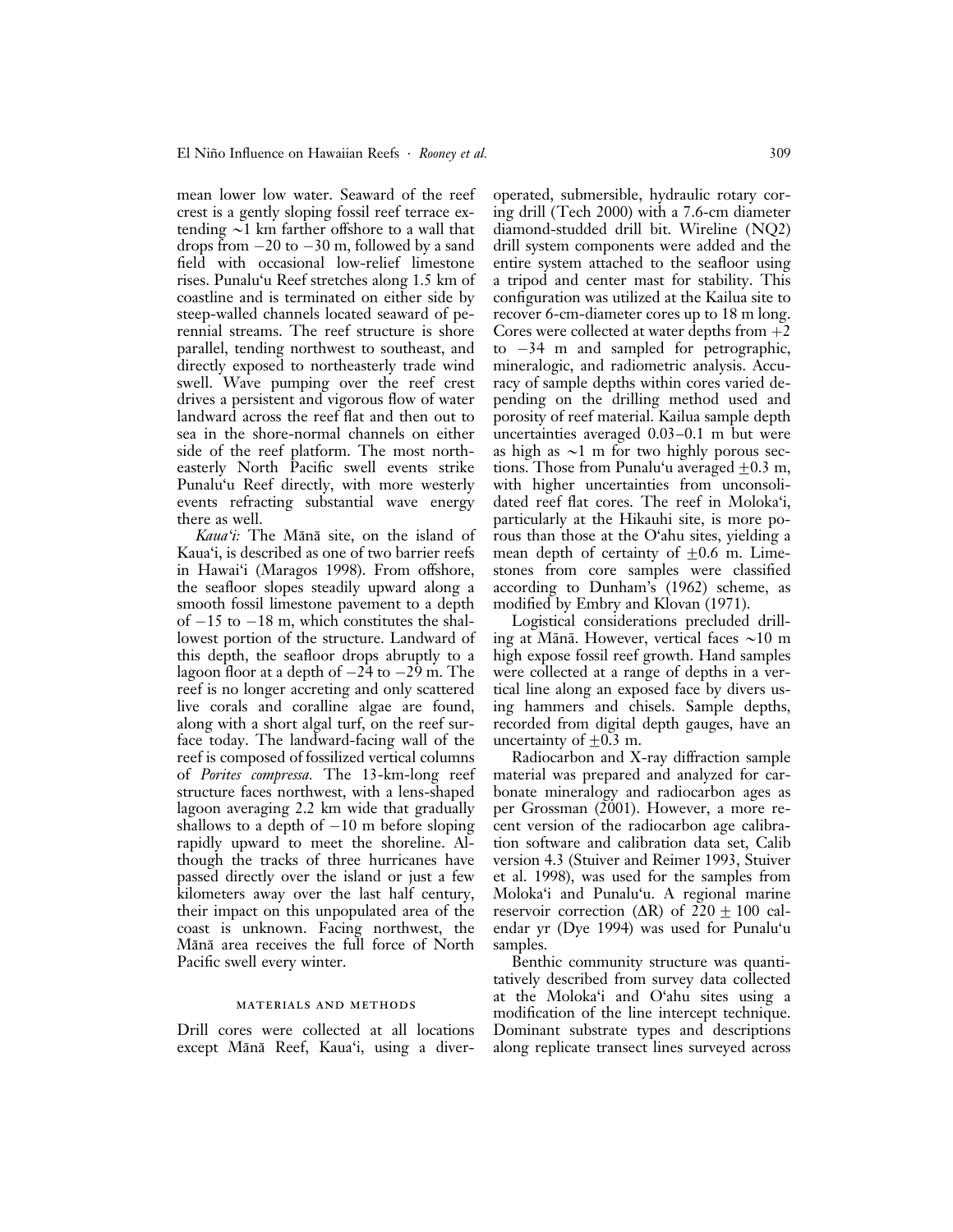a range of depths were recorded on preprinted survey forms by scuba divers, at increments of 0.1 m. Corals and coralline algae encountered were identified to the species level and described in terms of colony size and morphology.

### results

### Moloka'i

The sparse living coral community at Hale o Lono is composed of a mix of species typical of Hawaiian coral reefs, especially Pocillopora meandrina, encrusting forms of Montipora capitata, Montipora patula, and Porites lobata, and, below depths of  $-10$  m, Porites compressa. Percentages of live coral cover average  $\sim$ 20% and coral colonies appear to be no more than a few years old, with most of the hard substrate composed of fossil reef covered by a short algal turf.

Ten cores were drilled and recovered at Hale o Lono, along a roughly shore-normal transect, at depths ranging from  $-5.5$  to  $-21.0$  m. The substrate gets progressively younger and shallower moving landward, ranging from an age of ca. 8100 calendar yr before present (cal. yr  $B.P.$ ) at  $-21.0 \text{ m}$  to ca. 4800 cal. yr B.P. at  $-5.5$  m. The most common depositional texture of material recovered from the cores is bindstone, with a predominantly coralline algal matrix. Rudstone, composed of fragments of coral, coralline algae, and other reef rubble material, is the second most common constituent of the cores. Both textures indicate high-energy depositional environments (Sherman et al. 1999). Cores from  $-17.7$  m, however, have sequences of branching framestone, in some cases topped by bindstone accreted ca. 7900 cal. yr b.p. Results of coring and analysis at Hale o Lono are summarized in Figure 3.

Although the species mix is similar at Hale o Lono and Hikauhi, growth morphologies tend to be more branched or massive and less encrusting at Hikauhi, and percentages of live coral cover are much higher, averaging  $\sim$ 70%. Twenty-four cores recovered from the Hikauhi site, at depths between  $-4.0$  and  $-19.8$  m, contain mostly massive coral framestone or floatstone reef material. These facies are indicative of moderate to low wave energy depositional conditions (Sherman et al. 1999, Grossman 2001). Ages of core samples from Hikauhi are much younger than those from Hale o Lono, ranging in age from modern to 910 cal. yr b.p. and yielding an overall mean accretion rate of  $\sim$ 5 mm yr<sup>-1</sup>. Results of coring and analysis at Hikauhi are summarized in Figure 4.

### Kailua

Grossman (2001) divided the reef terrace in Kailua Bay into three regions based on the dominant facies in the upper 1 m of the reef surface. The north and south platforms are characterized by a fossil reef surface with an encrusting coralline algae veneer. Landward portions are karstified and often covered by sand fields, and the southern platform features scattered massive and encrusting colonies of live corals. The central platform on the other hand, is dominated by living reef, with encrusting corals and coralline algae along the north and south margins. In the middle of the central platform, on each side of the Kawainui paleostream channel, are communities of mixed massive and encrusting corals, with branching coral communities dominating the substrate at its seaward margin.

A selection of the 32 cores drilled through the nearshore reef platform in Kailua Bay was subsampled for radiometric dating and other analyses (Grossman 2001). Three of these, cores K20, K21, and K27, recovered from the south central platform (see Figure 2), are of particular interest to this study and shown in Figure 5. Each of these cores is capped by thin (0.2–0.6 m) layers of bindstone, indicative of high-energy conditions. Underneath the bindstone are sequences of massive coral (core K20) or branching coral (cores K21 and K27) framestone, indicative of low to moderate and low-energy depositional environments, respectively. Underlying the branching coral framestone in core K21 are sequences of massive coral framestone interspersed with sand layers. Core K27 is too short to tell if a similar pattern exists under its location. Changes in accretion rates from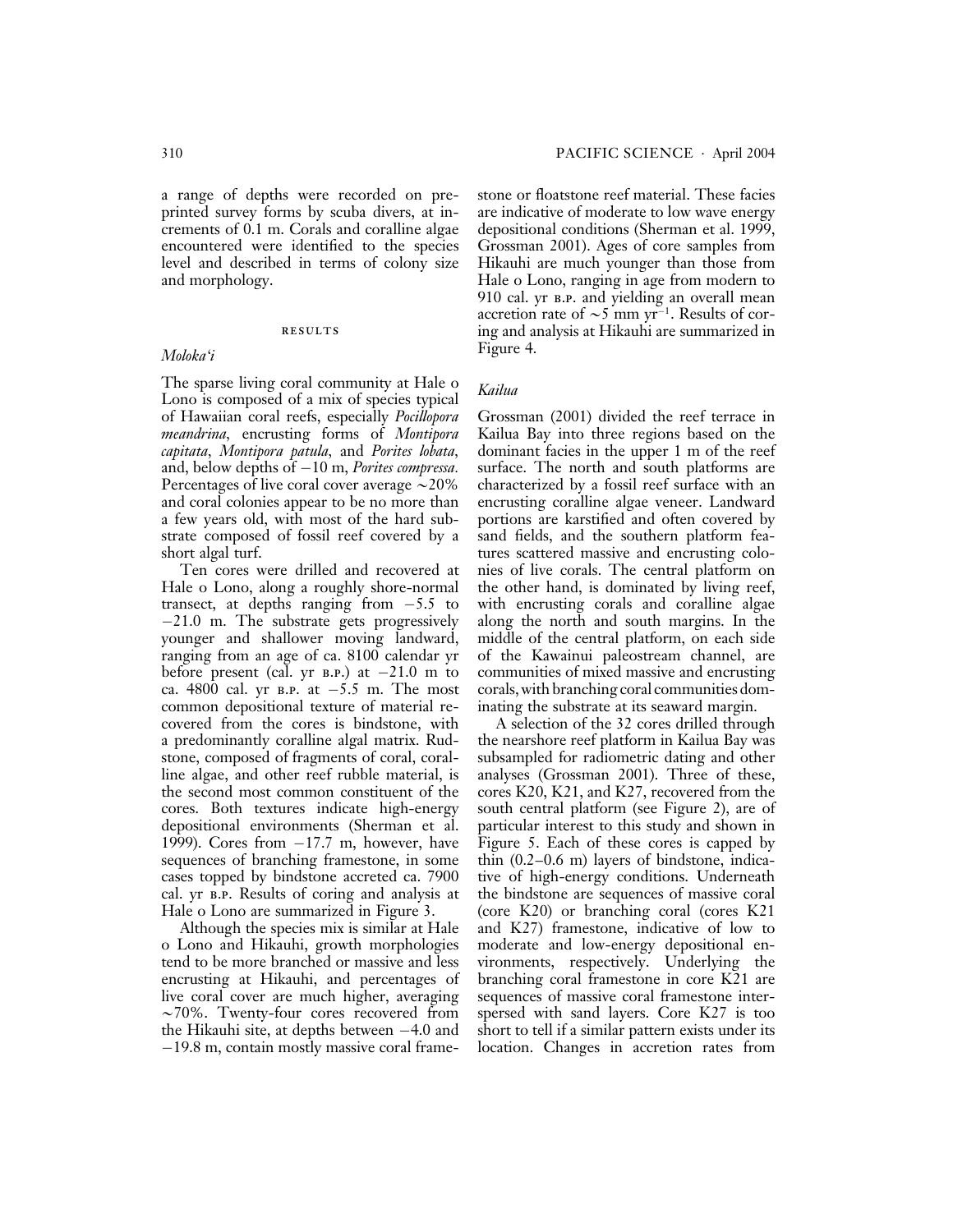

Figure 3. Logs of selected cores from the Hale o Lono site on Moloka'i. Their accretion rates, from radiocarbon dating of core subsamples, and the O'ahu sea-level curve are plotted against time in years. Note that relative sea level continued to rise well after accretion rates from core HOL18 decreased.

these three cores appear to coincide with changes in their lithologies, with average rates of  $\sim$ 4 mm yr<sup>-1</sup> during framestone accretion, apparently abruptly decreasing to  $\sim$ 0.2 mm yr<sup>-1</sup> during bindstone accretion.

The possible impact of North Pacific swell on coral communities was also investigated (Grossman 2001) using the Simulating Waves Nearshore (SWAN) model to simulate typical North Pacific swell conditions. Results indicate that the south central platform, where cores K20, K21, and K27 were drilled, is subject to the greatest breaking wave heights. Significant modeled breaking wave heights near these cores are  $\sim$ 4 m, while other areas in the bay with appreciable Ho-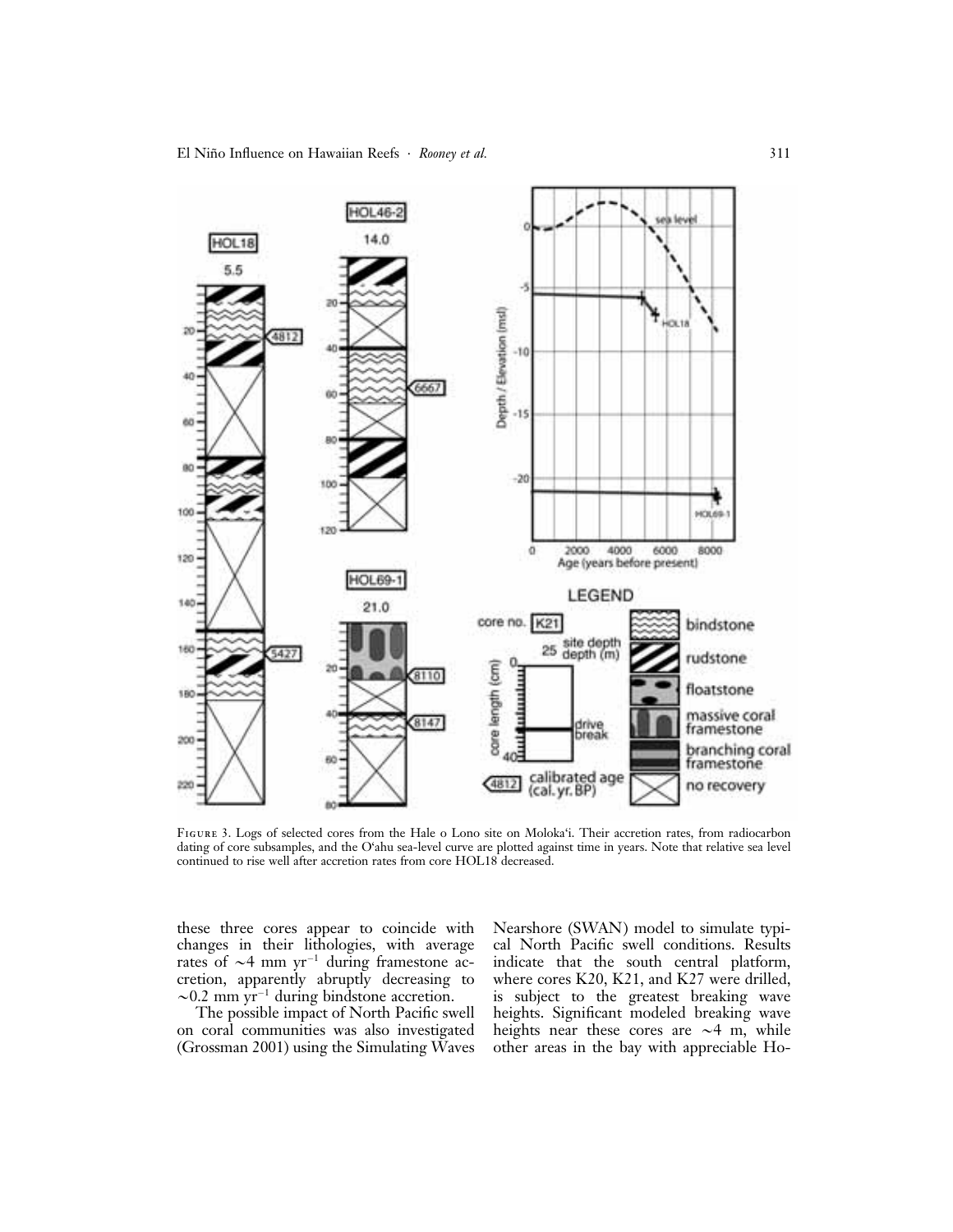

Figure 4. Logs of selected cores from the Hikauhi site on Moloka'i. Their accretion rates, from radiocarbon dating of core subsamples, and the O'ahu sea-level curve are plotted against time in years. All cores from this site show rapid recent accretion.

locene accretion are subject to wave heights of 2.5 m or less.

# Punalu'u

Both corals and coralline algae are found on the reef flat, reef crest, and fore reef slope at Punalu'u between the  $-30$ -m isobath and the shoreline. On average, live corals cover 15% of the substrate and live coralline algae covers 20%, although distributions of both are patchy. Small corals, usually appearing to be between a few years and a few decades in age are found in all areas, as are patches of the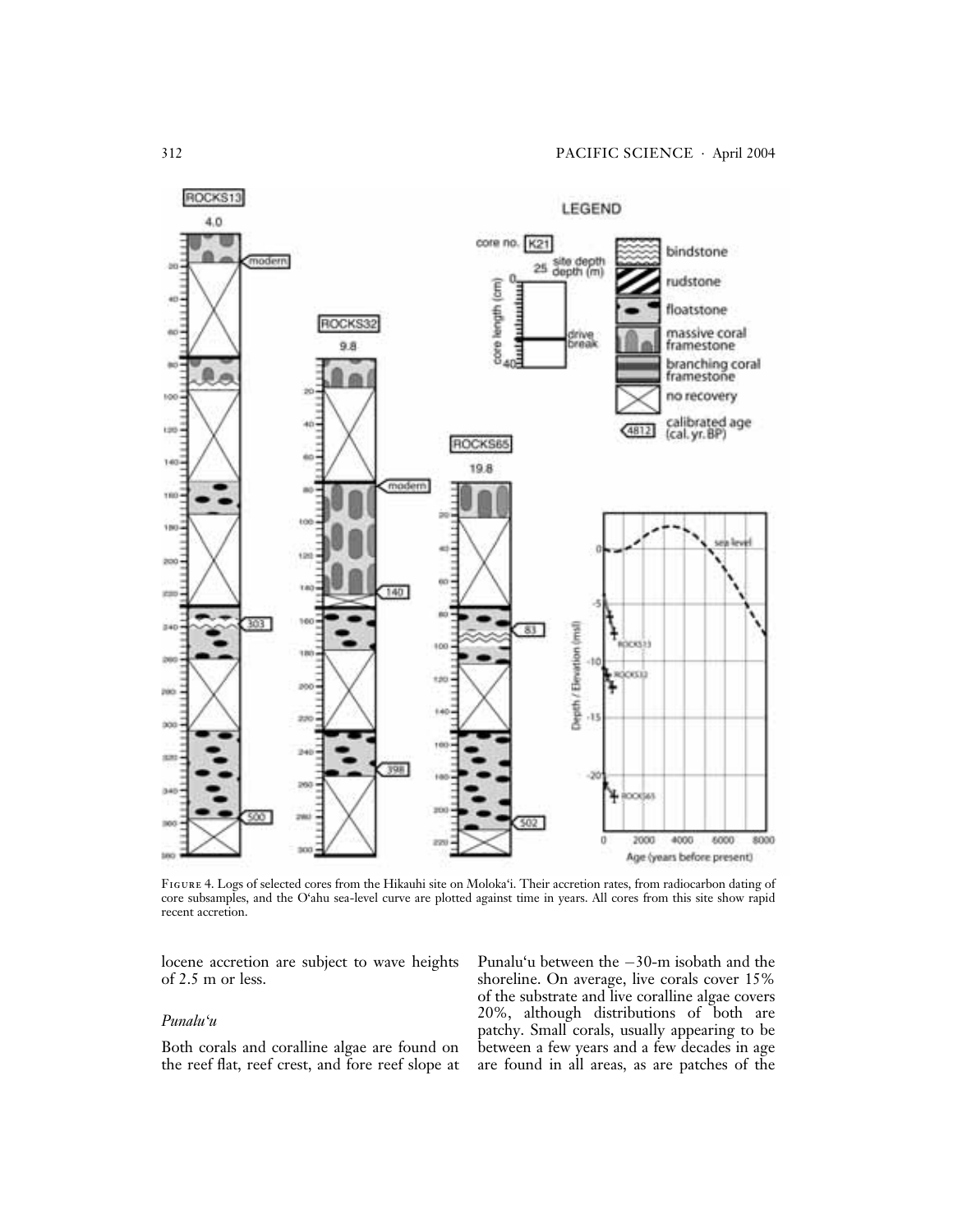

Figure 5. Logs of selected cores from the south central reef platform at Kailua, O'ahu. Their accretion rates, from radiocarbon dating of core subsamples, and the O'ahu sea-level curve are plotted against time in years. The gray vertical band indicates the temporal limits of dramatic changes in accretion rates from cores K20, K21, and K27. Note that relative sea level continued to rise for >1500 yr after accretion rates in the cores decreased.

encrusting coralline alga Porolithon onkodes. Of particular interest is a segment between the reef crest and the area seaward to a depth of  $-2$  m. This zone contains 95% cover of live encrusting coral (15%) and encrusting and branching coralline algae (80%). It is a highenergy environment, subject to concussive impacts of moderate breaking waves and strong surge. Still higher-energy conditions exist, however, on the reef terrace seaward of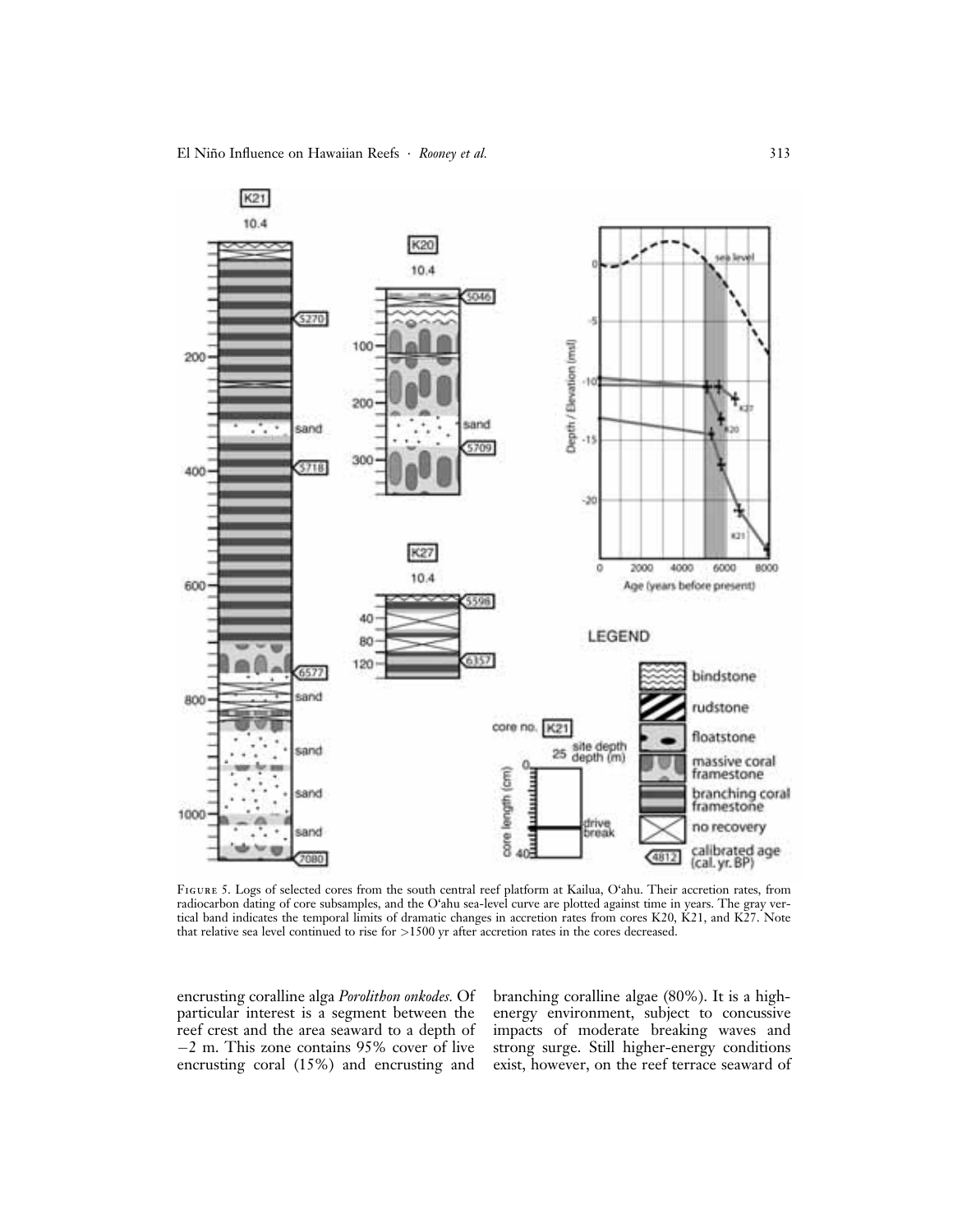

Figure 6. Logs of selected cores from the Punalu'u, O'ahu, site. Their accretion rates, from radiocarbon dating of core subsamples, and the O'ahu sea-level curve are plotted against time in years. The gray vertical band indicates the temporal limits of dramatic changes in accretion rates from the Reef Crest and Reef Flat #7 cores. All dated samples from the reef flat were taken from non–in situ coral rubble fragments. The second-oldest samples from the 11.3-m and Reef Crest cores are also from non–in situ material. However, in each case, the youngest accreted material predates the mid-Holocene decrease of relative sea-level rise.

the reef crest, the landward half of which is subject to the concussive impact of larger North Pacific swells.

Cores from Punalu'u were collected along a shore-normal transect from near the shoreline in  $<-1$  m water depth, across the reef platform and seaward to a depth of  $-34$  m. X-ray diffraction analysis of core samples indicates that mineralogy of fossil reef material composing the reef terrace has been diagenetically altered. These results are consistent with analyses from other areas of the carbonate terrace found around most of O'ahu and imply a pre-Holocene age (Sherman et al. 1999, Grossman 2001). However, radiometric dating of core samples indicates that reef accretion occurred in restricted areas on the Punalu'u reef during the Holocene

epoch. The lithology of selected cores containing Holocene-age material is described here and shown in Figure 6, and calibrated ages and other information from samples are shown in Table 1.

Ten drill holes were scattered around the transect line on the reef flat. The seafloor there is characterized by frequent large coral heads, patches of sand, fossil limestone reef colonized by algae, and rubble accumulations. Although generally started in coral colonies or other hard substrate, after penetrating the first 0.1–0.3 m all holes drilled in the reef flat encountered layers of unconsolidated rubble with occasional sand layers. This unconsolidated material extended to a depth of at least  $-2$  m.

The reef crest core is a bindstone/rudstone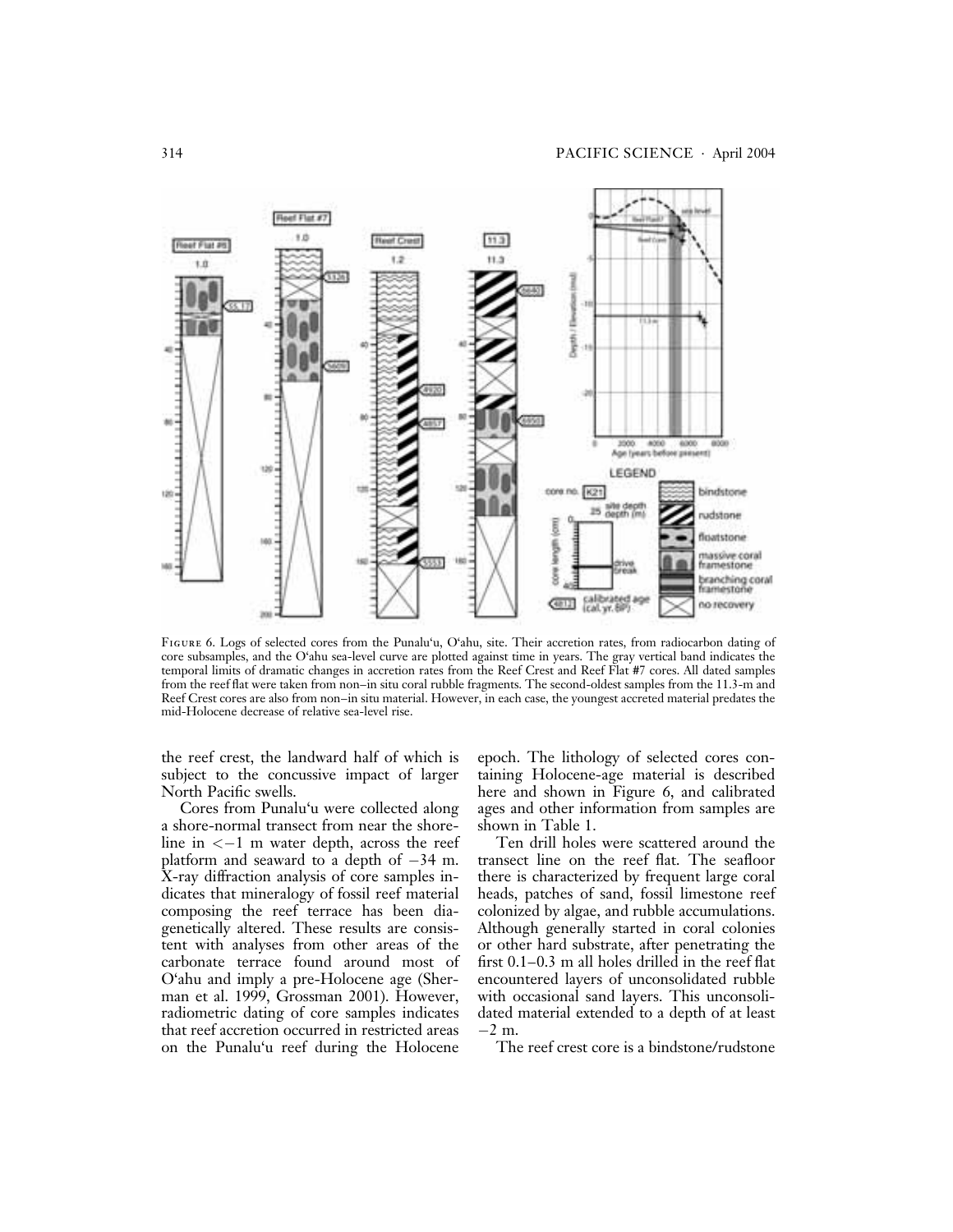| Sample No.            | Core No.              | Seafloor<br>Depth<br>$(m, \overline{MSL})$ | Depth<br>Below<br>Seafloor<br>$(m)^a$ | Description $\psi$ | Calibrated<br>$Age^c$<br>(B.P.) | Cal. Age<br>Range<br>$(2\sigma)$ |
|-----------------------|-----------------------|--------------------------------------------|---------------------------------------|--------------------|---------------------------------|----------------------------------|
| Kailua, Oʻahu         |                       |                                            |                                       |                    |                                 |                                  |
| SOC1-2-70             | K20                   | 10.4                                       | 0.09                                  | IS coral           | 5046                            | 5267-4888                        |
| $SOC1-7-332$          | K20                   | 10.4                                       | 2.79                                  | IS coral           | 5709                            | 5865-5593                        |
| NEU3-05-105           | K21                   | 13.1                                       | 1.35                                  | IS coral           | 5270                            | 5438-5013                        |
| NEU3-12-365           | K21                   | 13.1                                       | 3.95                                  | IS coral           | 5718                            | 5892-5583                        |
| NEU3-26-753           | K21                   | 13.1                                       | 7.83                                  | IS coral           | 6577                            | 6786-6347                        |
| NEU3-30-1080          | K21                   | 13.1                                       | 10.80                                 | IS coral           | 7080                            | 7018-7142                        |
| KAE1-1-10             | K27                   | 10.4                                       | 0.10                                  | IS coral           | 5598                            | 5762-5456                        |
| KAE1-3-115            | K27                   | 10.4                                       | 1.15                                  | IS coral           | 6357                            | 6505-6226                        |
| Hale o Lono, Moloka'i |                       |                                            |                                       |                    |                                 |                                  |
| H18-D1-T              | HOL18                 | 5.5                                        | 0.23                                  | IS coral           | 4812                            | 4614-4935                        |
| $H18-D3-B$            | HOL18                 | 5.5                                        | 1.62                                  | IS coral           | 5427                            | 5279-5553                        |
| Hale46-2A             | <b>HOL46-2</b>        | 14.0                                       | 0.58                                  | IS coral           | 6667                            | 6646-6977                        |
| Hale69-1A1            | HOL69-1               | 21.0                                       | 0.24                                  | IS coral           | 8110                            | 8041-8323                        |
| H69-1-D2-B            | HOL69-1               | 21.0                                       | 0.44                                  | IS coral           | 8147                            | 7992-8287                        |
| Hikauhi, Moloka'i     |                       |                                            |                                       |                    |                                 |                                  |
| $R13-D1-B$            | ROCKS13               | 4.0                                        | 0.18                                  | IS coral           | Modern                          | Modern                           |
| R13-D4-B              | ROCKS13               | 4.0                                        | 2.38                                  | IS coral           | 303                             | 229-463                          |
| $R13-D5-B$            | ROCKS13               | 4.0                                        | 3.57                                  | IS coral           | 500                             | 394-618                          |
| $R32-D2-T$            | ROCKS32               | 9.8                                        | 0.77                                  | IS coral           | Modern                          | Modern                           |
| R32-D2-B              | ROCKS32               | 9.8                                        | 1.43                                  | IS coral           | 140                             | $43 - 263$                       |
| $R32-D4-T$            | ROCKS32               | 9.8                                        | 2.51                                  | IS coral           | 398                             | 280-473                          |
| $R65-D2-B$            | ROCKS65               | 19.8                                       | 0.91                                  | IS coral           | 83                              | $0 - 238$                        |
| $R65-D3-B$            | ROCKS65               | 19.8                                       | 2.08                                  | IS coral           | 502                             | 419-609                          |
| Punalu'u, O'ahu       |                       |                                            |                                       |                    |                                 |                                  |
| Punaluʻu12            | Reef Flat #6          | 1.0                                        | 0.16                                  | IS coral           | 55, 17                          | $305 - 0$                        |
| Punalu'u13            | Reef Flat #7          | 1.0                                        | 0.15                                  | Coral rubble       | 5326                            | 5595-5035                        |
| Punalu'u14            | Reef Flat #7          | 1.0                                        | 0.63                                  | Coral rubble       | 5609                            | 5886-5427                        |
| Punalu'u28            | <b>Reef Crest</b>     | 1.2                                        | 0.65                                  | NIS coral          | 4920                            | 5283-4672                        |
| Punalu'u29            | <b>Reef Crest</b>     | 1.2                                        | 0.84                                  | Gastropod          | 4857                            | 5255-4600                        |
| Punalu'u03            | <b>Reef Crest</b>     | 1.2                                        | 1.60                                  | <b>ECA</b>         | 5553                            | 5741-5277                        |
| Punaluʻu17            | $11.3 \text{ m core}$ | 11.3                                       | 0.10                                  | Coral rubble       | 6640                            | 6901-6382                        |
| Punaluʻu19            | $11.3 \text{ m core}$ | 11.3                                       | 0.83                                  | IS coral           | 6950                            | 7235-6671                        |
| Mānā, Kaua'i          |                       |                                            |                                       |                    |                                 |                                  |
| Mānā62                | NA                    | 18.9                                       | $\mathbf{0}$                          | IS coral           | Modern                          | Modern                           |
| Mānā63                | <b>NA</b>             | 18.9                                       | 0.3                                   | IS coral           | Modern                          | Modern                           |
| Mānā65                | <b>NA</b>             | 18.9                                       | 0.9                                   | IS coral           | 7358                            | 7462-7213                        |
| Mānā75                | NA                    | 18.9                                       | 4.0                                   | IS coral           | 4543                            | 4738-4412                        |
| Mānā80                | NA                    | 18.9                                       | 5.5                                   | IS coral           | 6882                            | 7047-6730                        |
| Mānā84                | <b>NA</b>             | 18.9                                       | 6.7                                   | IS coral           | 6616                            | 6764-6416                        |
| Mānā89                | NA                    | 18.9                                       | 8.4                                   | IS coral           | 8279                            | 8383-8107                        |

TABLE 1 Core and Hand Sample Data

<sup>a</sup> Depths below seafloor at Mānā site are reported as depths below top of reef surface adjacent to the wall from which samples were collected.

<sup>b</sup> IS, in situ; NIS, non–in situ; ECA, encrusting coralline algae. <sup>c</sup> All dates are National Ocean Sciences Accelerator Mass Spectrometry Facility (NOSAMS) 14C Accelerator Mass Spectrometry (AMS) analysis except sample NEU3-30-1080, which is from Thermal Ionization Mass Spectrometry (TIMS) 230Th analysis.

mix, suggesting a high-energy depositional environment (Sherman et al. 1999, Grossman 2001). It contains gravel and smaller sediment and fragments of the coralline alga Porolithon

gardeneri, bound together in a matrix of encrusting coralline algae. A distinctive reef terrace core, recovered from a depth of  $-11.3$  m, contains a layer of rudstone with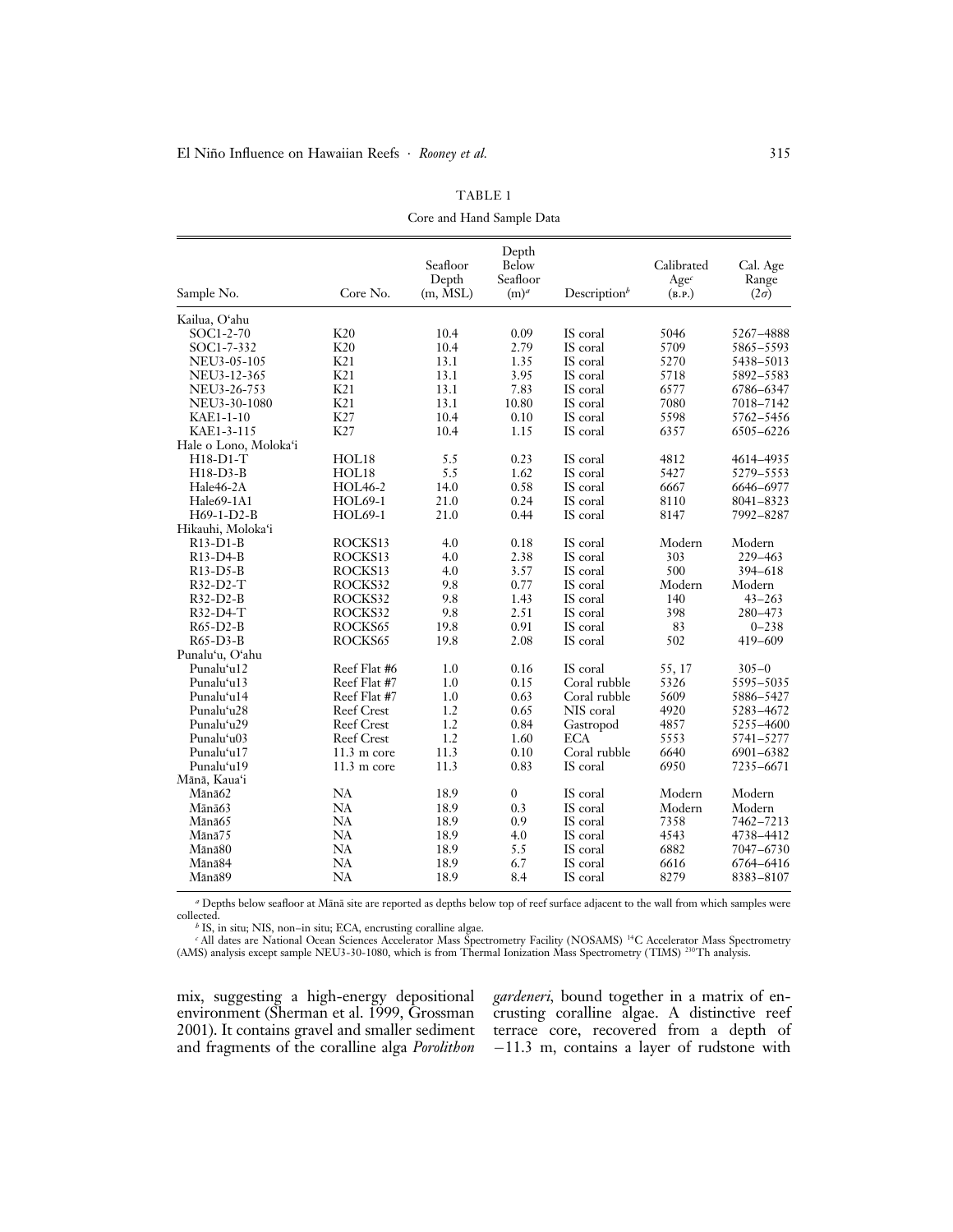weakly cemented, rounded clasts of coral or other reef material overlain by a massive coral framestone.

#### Mānā

Hand samples of corals were retrieved from a variety of depths along a vertical wall on the landward side of the Mānā fossil barrier reef. Sample collection was limited to material that could be extracted quickly with hand tools. Although collected in a straight line moving up the reef face, samples lack the vertical continuity of cores. Despite these limitations, a few observations can be made. It became apparent during sample collection that at least the visible portion of the reef face is predominantly composed of in situ growth of Porites compressa coral that falls within the branching coral framestone facies described by Sherman et al. (1999) and Grossman (2001). The exposed seafloor above the barrier supports little live cover, but areas in the lee of the barrier display moderate to sparse live cover characterized by platy, encrusting, and massive morphologies. Without further data it is impossible to tell if the modern community is accreting or is just the most recent accumulation of ephemeral growth on a fossil substrate. However, the living coral community is best described as a mix of Grossman's (2001) encrusting cor-algal bindstone and massive coral framestone facies, suggesting a moderate to high-energy setting. Collection depths and calibrated ages of dated samples are shown in Table 1.

#### discussion

### Moloka'i

Although the Hale o Lono site supported reef accretion until ca. 5000 yr ago, since then it has been unable to, despite the availability of suitable substrate and the obvious ability of corals and coralline algae to recruit there. Cores from Hikauhi, a few kilometers away, all show rapid and continual accretion over the late Holocene. This striking difference in modern reef accretion has been convincingly explained by Storlazzi et al. (2002). Using a

combination of wave modeling and field observations, they found high correlations between changes in reef morphology and total coral cover versus benthic shear stress from North Pacific swell. They concluded that refraction of energy from large North Pacific swell around the east and west ends of Moloka'i is sufficient to inhibit coral development at these locations. The gradient of bed shear stress decreases sharply going east from the southwestern corner of Moloka'i past Hale o Lono and declines to a fraction of its former magnitude before reaching the Hikauhi site. Reduced North Pacific swell energy has allowed extensive growth of the delicate Porites compressa coral and substantial reef accretion at central south-shore locations.

Accretion was possible at Hale o Lono only during the early to mid-Holocene and in limited areas. The trend of progressively younger material moving landward suggests that some factor was curtailing the maximum depth of accretion. We do not yet fully understand the set of conditions that led to the formation of the observed reef sequence. One possible explanation is that accretion here was marginal and could only occur in a narrow zone, limited at shallow depths by wave energy. We speculate that within this zone, light was adequate to permit sufficiently rapid accretion that some new material was left on the reef between major wave events. Today, however, wave energy from North Pacific swell is preventing reef accretion at all depths at Hale o Lono. This suggests that there was an increase in North Pacific swell activity coincident with and responsible for the cessation of accretion there ca. 5000 yr ago.

# Kailua

Holocene accretion rates in most of Kailua Bay are reasonably well correlated with and appear to be controlled by the relative sealevel rise (Grossman 2001). Cores show rapid accretion until ca. 3000 yr ago, coinciding with the peak of Holocene sea level for O'ahu (Grossman and Fletcher 1998). That correlation breaks down in the south central part of the bay, where rapid accretion terminated at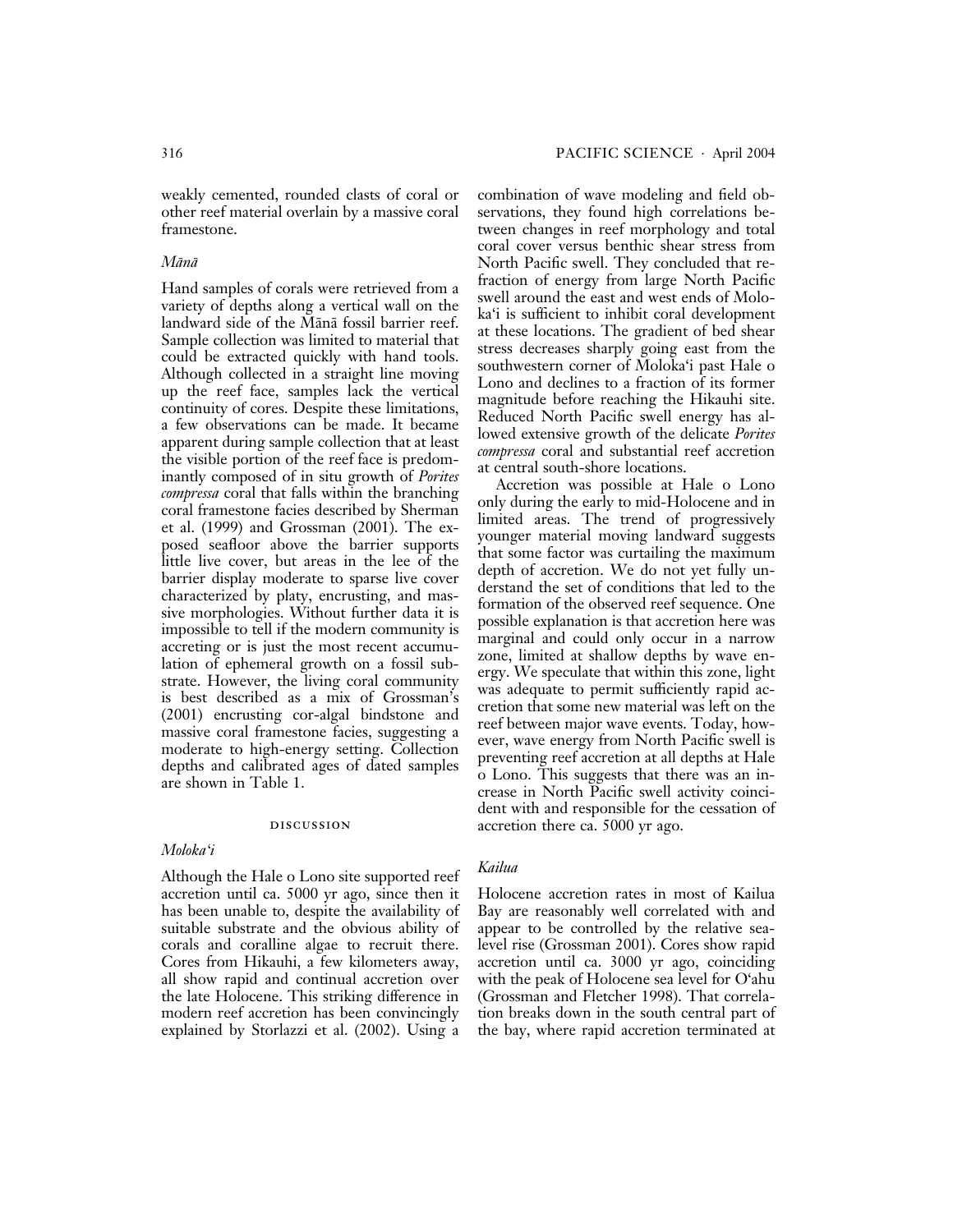ca. 5500 yr ago (Figure 5). This is also the area subject to substantially higher breaking wave heights from North Pacific swell, which led Grossman (2001) to conclude that accretion in these areas has been limited by wave energy from North Pacific swell since 5000 or 6000 yr ago.

### Punalu'u

Corals and coralline algae are the most important reef-building organisms in Hawai'i today, with living coral reef found at depths from about mean lower low water to  $-30$  m (Grigg and Epp 1989). Hard substrate and relatively clear water provide habitat suitable for coral and coralline algae recruitment from the inner reef flat to the base of the fore reef, as evidenced by the presence of these organisms on all benthic surveys within the 0 to 30-m depth range at Punalu'u. Although reef-building organisms are recruited successfully, cores indicate that reef material has been unable to accumulate permanently anywhere across the reef in the last ca. 5000 yr.

The lack of modern accretion found at Punalu'u is consistent with results from cores collected elsewhere on O'ahu (Sherman et al. 1999). These and numerous other studies mentioned here found that wave energy is the primary factor preventing reef accretion today. The Punalu'u site is highly exposed to North Pacific swell and relatively protected from major hurricanes, which usually pass south of the Islands. Accordingly, we hypothesize that the larger North Pacific swell wave events are preventing reef accretion at this site by subjecting recent growth of corals and coralline algae to concussive impact, high shear stresses, and abrasion.

Cores indicate that a different situation existed here during the early to mid-Holocene. The composition of the reef subsurface (Figure 6) shows that during that time there was active reef accretion in three areas. The core from  $-11.3$ -m depth contains a framestone of massive in situ coral overlain by a rudstone, which is consistent with an increase in wave energy. We infer from the relatively large size

of the fossil in situ coral colony, and the lack of large corals or rubble accretion on the platform today, that wave energy during early to middle Holocene time was less intensive than currently.

Mid-Holocene accretion is also documented in a core from the reef crest, with ages ranging from 4900 to 5600 yr. Only the sample from  $-1.6$ -m core depth was from in situ material, perhaps explaining the apparent inversion in the top two dates, as seen in Table 1. Although the reef crest has the highest combined living cover of coral and coralline algae of any area at the site, evidence from the core suggests that the live community is only a thin and ephemeral coating on a fossil edifice that stopped accreting ca. 5000 yr ago. Sea level around the time the reef crest was accreting was continuing to rise (Figure 1), suggesting that other factors are responsible for the change in accretion. We hypothesize that major wave events now subject the reef crest to concussive impacts from breaking waves and severe scour, effectively inhibiting buildup of accreted material.

Holocene accretion also occurred on the reef flat, where most of at least the top 2 m of reef flat appears to be composed of unconsolidated coral and reef rubble interspersed with sand. Reef flats have often been reported to be depositional areas, where rubble from the fore reef is deposited during large wave events (e.g., Fairbridge 1968), and this appears to be the case for Punalu'u. Two of the three samples dated from the reef crest have ages of slightly over 5000 cal. yr B.P., with the third sample being of modern age. This may reflect a greater availability of live coral on the fore reef in mid-Holocene time, which then decreased dramatically following an increase in wave energy sufficient to prevent new accretion.

The cores from Punalu'u discussed here indicate that limited accretion of coral and coralline algae reefs was occurring before approximately 5000 yr ago, possibly reflecting a lower level of incident wave energy from North Pacific swell. Although sampling is insufficient to be considered conclusive, the results thus far are consistent from cores taken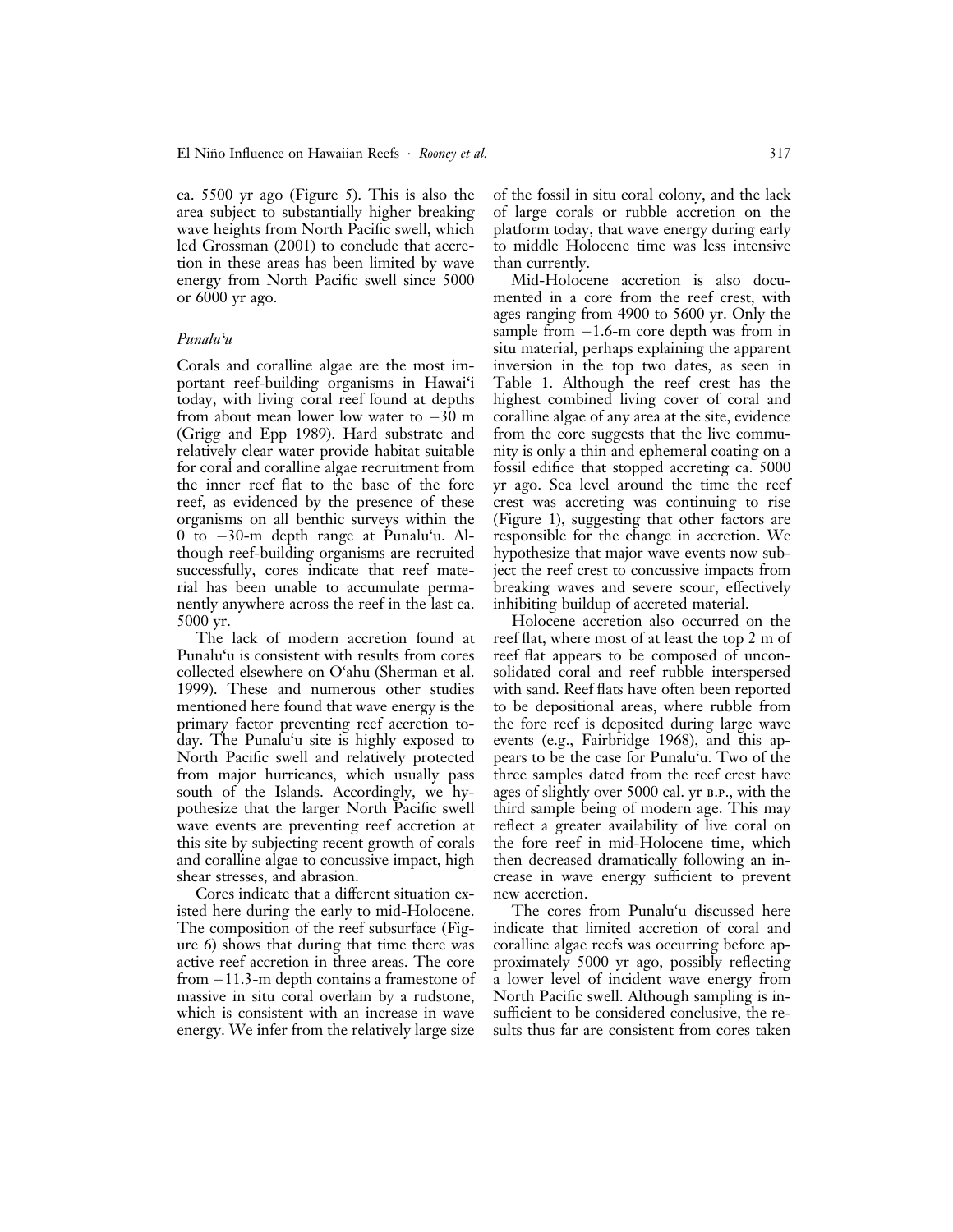at different parts of the reef, adding credibility to this hypothesis.

### Mānā

The branching coral framestone facies of the mid-Holocene reef community is typically found in calm and low-energy fore reef or lagoonal settings (Sherman et al. 1999). In comparison, the facies characterizing the relatively sparse modern coral community is commonly found in moderate to high-energy environments. These differences do not appear to be a result of variations in sea level. Relative sea-level rise on Kaua'i today is close to that on O'ahu, and we assume that their sea-level histories are similar over the Holocene. Today the top of the Mānā fossil reef complex is  $-15$  to  $-18$  m deep, and there is limited coral growth landward of and partially sheltered by the shallowest portion of the fossil reef. None of the live coral communities there today is similar to the vertical growths of Porites compressa that appear to be the dominant community there between ca. 5000 and 8000 yr ago. Porites compressa is the dominant coral at depths to  $-2\overline{1}$  m at the Hikauhi site, where it is growing luxuriantly and is apparently limited by the lack of hard substrate from colonizing deeper areas. Dollar (1982) showed the P. compressa zone off Kailua-Kona extending to a depth of  $\sim$  -30 m. The depth range at Mānā of available substrate today extends from  $-15$  to  $-30$  m, so all of it is theoretically available for colonization by P. compressa. This species was able to colonize and dominate the reef community there at depths, corrected using the O'ahu sea-level curve, between  $-13$  and  $-22$  m until ca. 5000 yr ago. Sea level 7400 yr ago (the age of our second-oldest Mānā sample) was probably about 7 m shallower than it is today. Although less wave energy would be able to pass over the reef crest than can today, waves at least 6–9 m high would have been able to. Waves larger than that are common in the winter season at Mānā today but are not likely to be compatible with the P. compressa– dominated branching coral framestone facies found there in the mid-Holocene. This facies change suggests an increase in wave energy

ca. 5000 yr ago that is greater than that explained by relative sea-level rise. The collection and analysis of cores from Mānā would help to resolve the history of reef accretion at this unique site and Holocene climate in the central Pacific.

These examples, from a variety of sites on three different islands, illustrate a similar pattern of reef accretion during the early-mid-Holocene in Hawai'i. Accretion was terminated or greatly reduced ca. 5000 yr ago and appears to be limited at these sites today by North Pacific swell (and possibly hurricane activity). This widespread and consistent pattern of dramatic decreases in accretion preceding the culmination of relative sea-level rise ca. 3000 yr ago suggests that a powerful and geographically prominent environmental factor experienced heightened influence during middle Holocene time. We hypothesize that the El Niño/Southern Oscillation (ENSO) phenomena modulate wave energy from North Pacific swell and hurricanes in Hawaiian waters and that this effect gained magnitude in middle Holocene time and caused the end of reef accretion at some locations in Hawai'i.

### Influence of ENSO on Wave Climate

The wave climate along the western coast of North America was found to be well correlated with the Southern Oscillation, with greatly increased wave activity during El Nino events in the southern portion and during non–El Niño years in the northern part (e.g., Seymour et al. 1984, Inman and Jenkins 1997, Seymour 1998, Allan and Komar 2000, Storlazzi and Griggs 2000). In Hawaiian waters, larger and more consistent northwest swells are observed between September and April of El Niño years (Caldwell 1992). Corroborating this observation, Wang and Swail (2001) found that values of extreme seasonal substantial wave heights in the central North Pacific are strongly negatively correlated with winter season values of the Southern Oscillation Index and occur in association with a deeper and eastwardextended Aleutian Low. The Southern Oscillation Index, a commonly used measure of El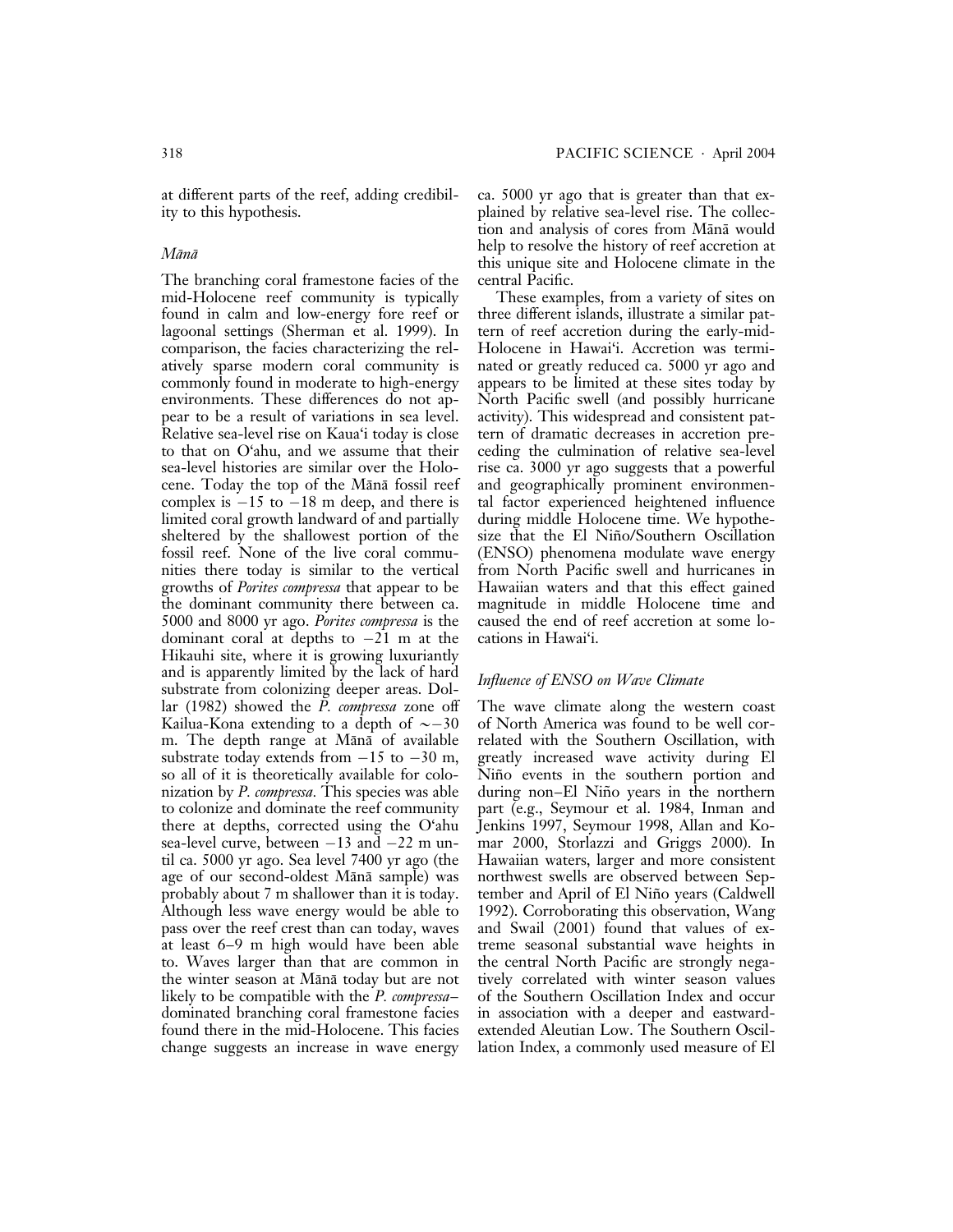Niño/Southern Oscillation intensity, has negative values during El Niño conditions and positive values during La Niñas (IRI/ LDEO Climate Data Library 2002). The jet stream and storm tracks in the North Pacific also shift southward and closer to Hawai'i, enhancing wave energy during the El Niño phase of ENSO (e.g., Inman and Jenkins 1997).

We further investigated the relationship between ENSO and extremes of winter season substantial wave height in Hawaiian waters using the longest available (1981 to present) buoy record, from the National Data Buoy Center buoy no. 51001. Trade wind waves are filtered out and hourly buoy observations are reduced to monthly values by extracting the highest recorded significant wave heights. The latter step enables comparison with climatic indices, including the Southern Oscillation Index and the Pacific Decadal Oscillation, which are also recorded on a monthly basis. The Pacific Decadal Oscillation is a climatic phenomenon with patterns similar to those of ENSO but more focused in higher latitudes and with each phase lasting two to three decades (Mantua et al. 1997).

Values of the Southern Oscillation Index and Pacific Decadal Oscillation corresponding to the 60 highest monthly wave heights are compared with long-term mean values of the index for that specific month of the year. In other words, the Southern Oscillation Index value during a high wave event in January 1988 is compared with the mean of all January Southern Oscillation Index values (the monthly mean). If the next highest wave event occurred in December 1998, that month's Southern Oscillation Index value is compared with that of the mean of all December Southern Oscillation Index values. The large wave events are found to have a mean Southern Oscillation Index value that is more negative (more El Niño-like) and is significant at the 80% level. Months with large wave events also have a mean Pacific Decadal Oscillation value that is higher (more El Niño-like) than the overall mean of monthly means and is significant at the 95% level. That the Pacific Decadal Oscillation has a stronger relationship with winter season extremes of substantial wave height than does the Southern Oscillation Index is not surprising, given the greater deepening of the Aleutian Low typically associated with positive Pacific Decadal Oscillation phases. Wave buoy data appear to corroborate Wang and Swail's (2001) central North Pacific results for Hawaiian waters and to confirm Caldwell's (1992) observation that North Pacific swell activity is greater during El Niño winters.

Along with North Pacific swell, wave energy from hurricanes has been reported to be a major factor limiting reef accretion in Hawai'i on timescales of years to decades. The conditions required for hurricane formation are frequently met in the eastern tropical Pacific and many hurricanes and tropical storms are generated there (Schroeder 1998). During El Niño periods, however, changes in sea surface temperature and other climatic patterns favor hurricane formation in the central Pacific. This was demonstrated by Chu and Wang (1997), who found that the mean number of tropical cyclones (tropical storms and hurricanes) is greater during El Niño years than non–El Niño years in the vicinity of Hawai'i. Clark and Chu (2002) took this a step further, showing that correlations between the number of tropical cyclones and the Southern Oscillation Index were significant at the 95% confidence level or higher for the central North Pacific. They also found that three times more tropical cyclones occur during El Niño hurricane seasons (June– November) than during La Niña hurricane seasons. We conclude that the El Niño phase of ENSO enhances both hurricane and North Pacific swell wave energy in Hawaiian waters. By enhancing wave energy from both of these reef-limiting sources, we hypothesize that El Niño conditions are the most likely periods for generation of the occasional large wave events that strike Hawai'i, removing new accretion of reef-building corals and coralline algae.

It appears reasonable to expect more reeflimiting North Pacific swell activity during El Niño periods, but large wave events do occur during La Niñas. For example, the largest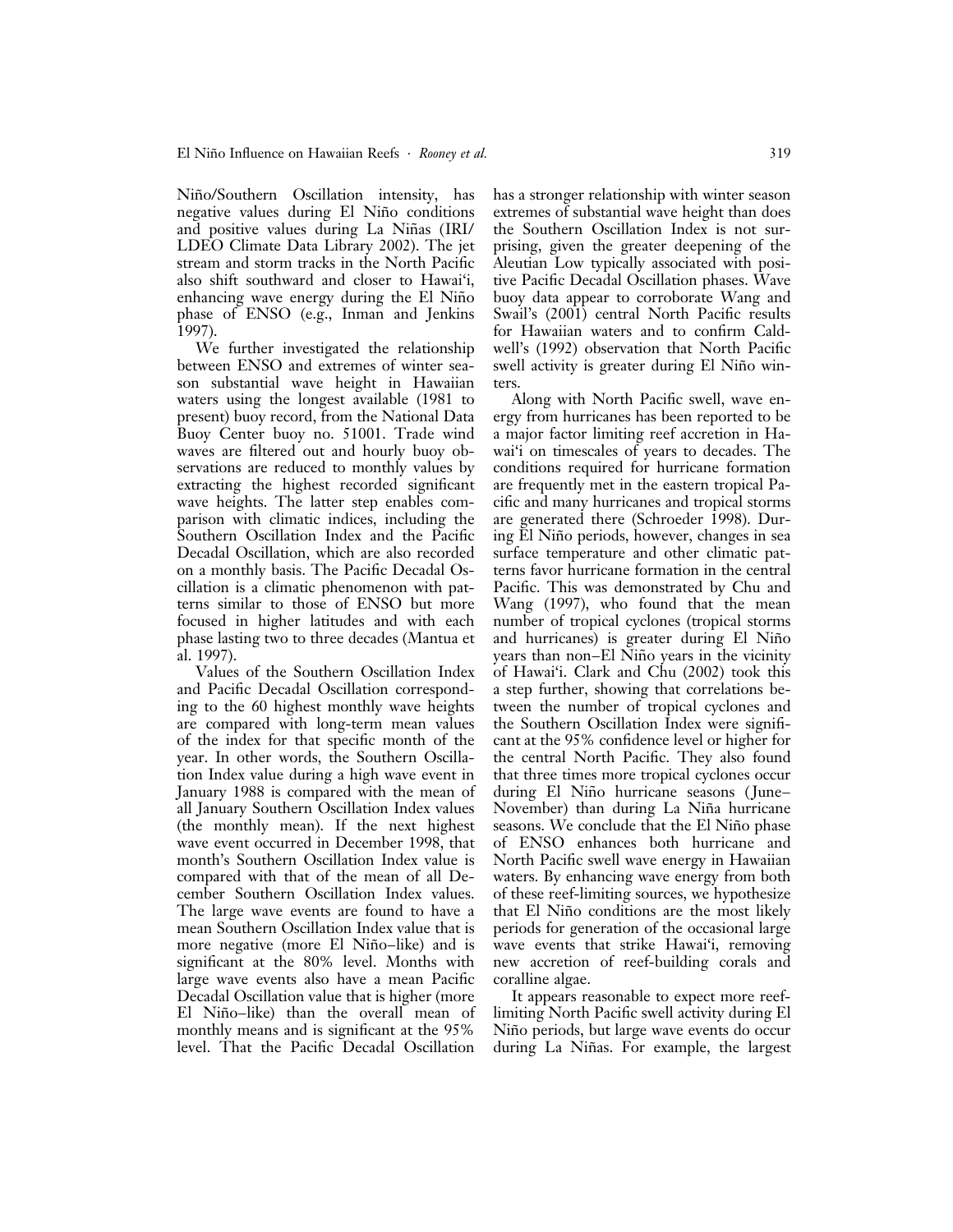North Pacific swell, 12.2 m (40 ft), from a record of visual observations of breaking wave height (P. Caldwell, unpubl. data) occurred on 4 December 1969, when the Southern Oscillation Index value indicates light to moderate La Niña conditions. However, not just the magnitude of major wave events, but also their frequency, is important in determining how much they will limit long-term reef accretion.

Although the largest wave events may remove live and recently dead reef growth, if such events are rare enough a reef may be able to recover from the event and go on to accrete enough new material that there will be net accretion on the reef after the next major wave event. If, however, major events are more frequent, there may be insufficient time for recovery and enough new reef growth to accumulate before the next episode of large waves occurs, removing all material that accreted to the reef since the preceding event. We expect that an ENSO-induced change from rare to more common major wave events would be most obvious in areas that were already stressed by the initial more moderate wave climate but still able to produce net accretion. Only a modest increase in the frequency of major wave events in such areas might be all that was required to greatly reduce accretion or stop it altogether. Evidence supporting the feasibility of such a scenario is provided by Connell's extensive (1997) study of disturbance and recovery of coral assemblages. Using quantitative records of coral abundance of at least 4 yr duration from 65 areas in the western Atlantic and Indo-Pacific, he found that the principal reason corals recovered in some areas but not others appears to be related to the type of disturbance. Coral cover was found to recover after 69% of the acute, short-term disturbances. However, recovery following chronic or long-term disturbances, including acute disturbances that occur so frequently that there is little time between them for recovery, only occurred 27% of the time. We speculate that an increase in the frequency and magnitude of major wave events related to the onset of modern ENSO conditions at the sites discussed here may have been sufficient to reduce or preclude further accretion at those locations.

### Holocene Changes in ENSO

Evidence of a substantial reduction in reef accretion occurring at select locations in Hawai'i ca. 5000 yr ago can be explained by an increase in wave energy, which is in turn hypothesized to reflect an increase in ENSO intensity. Results of a number of studies suggest that ENSO had substantially less effect on climate during early to mid-Holocene time. Investigating changes in vegetation patterns in Australia, New Zealand, and South America, McGlone et al. (1992) reported that interannual variability before ca. 5000 yr ago was substantially less, suggesting that modern ENSO-related climate patterns did not develop until about then. Based on a 15,000-yr sediment record from a lake in the Ecuadorian Andes, Rodbell et al. (1998) and Moy et al. (2002) confirmed that Holocene ENSO events were less frequent than currently until ca. 5000 yr ago.

Investigating metals from sediment layers in the anoxic Cariaco Basin at  $\sim$ 10 °N off the Venezuelan coast, Haug et al. (2001) found increased precipitation between ca. 10,500 and 5400 yr ago. They interpreted this signal as indicating a more northerly and consistent position of the intertropical convergence zone, suggesting that this was a period of weak ENSO and low ENSO variability.

Coral records from the western Pacific are consistent with those studies, showing higher sea surface temperatures and reduced variability around 5400 and 6500 yr ago, suggestive of a substantially less vigorous ENSO (Gagan et al. 1998, Tudhope et al. 2001) and a strong ENSO signal by ca. 4200 yr ago  $(Corr\)$ ege et al. 2000).

Variations in Holocene ENSO intensity have been reproduced and investigated with numerical models as well. Using a coupled ocean-atmosphere global circulation model, Liu et al. (2000) simulated reduced ENSO intensity at 6000 and 11,000 yr ago, which they attributed to the effects of higher boreal summer insolation and stronger austral winter insolation. Clement et al. (2000) found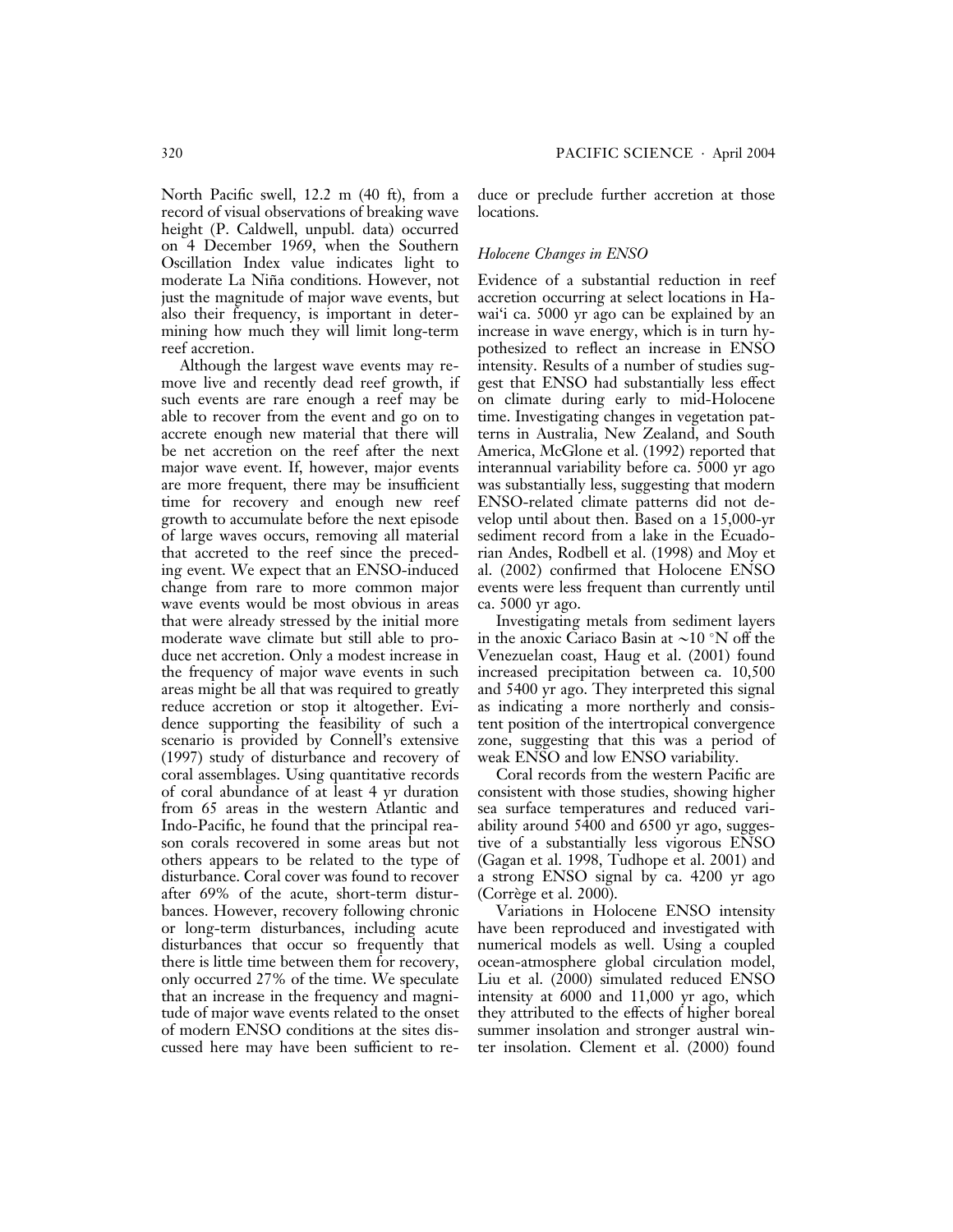that extreme warm El Niño events were smaller in amplitude and occurred less frequently in the mid-Holocene, based on results from a simple model of the tropical coupled ocean-atmosphere system. They argued that changes in the tropical Pacific are a response to orbitally driven changes in the seasonal cycle of solar radiation in the Tropics.

Evidence for a reduced amplitude and frequency of ENSO events during early to mid-Holocene time, before 5000 yr ago, has been found in areas all around the tropical Pacific using a variety of approaches. Although the exact timing, nature, and causes of the change are still being actively debated, there appears to be wide agreement that it did occur. This is consistent with Holocene variations in reef accretion discussed here at several locations in the main Hawaiian Islands, which are suggestive of a shift in the wave regime. Although by no means conclusive, results of this study suggest that ENSO-related variations may be an important consideration in evaluating Quaternary reef accretion and paleoclimatology in Hawai'i and other Pacific islands and warrant further investigation.

### Impacts of Future Climate Change

An important area of active scientific research and debate involves the future of ENSO in a greenhouse-warmed Earth. Influences of increasing concentrations of greenhouse gases were investigated by Timmermann et al. (1999) and Collins (2000) using different models. Both models generate reasonable simulations of ENSO dynamics consistent with observations during control runs, in contrast to earlier studies (e.g., Meehl et al. 1993, Knutson et al. 1997). Running them under enhanced greenhouse gas conditions, both models predict strengthening of the equatorial thermocline, resulting in an intensified ENSO signal, with higher amplitude and more frequent events. Those and earlier studies (e.g., Meehl et al. 1993, Knutson et al. 1997) show results that are somewhat different. However, the balance of evidence to date suggests that greenhouse forcing may enhance ENSO strength. If that happens, the

generation of reef accretion–limiting North Pacific swell and hurricane events, shown in decades past to be positively correlated with El Niño activity, may increase as well.

Enhancement of ENSO may in turn increase hurricane activity in the central Pacific, and efforts have been made to directly assess the influence of greenhouse warming on hurricane formation. Although, as discussed here, increased concentrations of greenhouse gases can be expected to raise sea surface temperature, it has been shown that upperatmosphere warming compensates to some degree for warming of the ocean, requiring higher sea surface temperatures to support tropical cyclone genesis (Holland 1997). The number of and general areas affected by hurricanes may not, therefore, increase substantially in the near future. However, because El Niños today enhance tropical cyclone activity in the central North Pacific, in a greenhousewarmed world subject to enhanced ENSO the number of hurricanes found there may increase as well. It is also possible that higher sea surface temperatures will change hurricane intensities. Studying 51 western Pacific tropical storm cases under current conditions, Knutson et al. (1997) compared them with 51 storm cases under conditions of high concentrations of  $CO<sub>2</sub>$ . They found increases of 5 to 12% in wind speed and 7 to 20 millibars for central surface pressure under greenhouse conditions, using both a high-resolution hurricane prediction model and theoretical estimates. Although their study did not address a number of variables that are likely to influence the outcome, the results suggest that hurricane activity may increase slightly under conditions of increased greenhouse gas concentration.

Virtually all studies profess the need for further study and more data. However, the balance of evidence at this time suggests that the frequency and intensity of El Niño events are possibly going to increase in the coming decades due to increasing concentrations of greenhouse gases. Taken as a whole, this suggests that the Hawaiian Archipelago will experience more hurricane and North Pacific swell events capable of removing reef material that accreted since the preceding event. This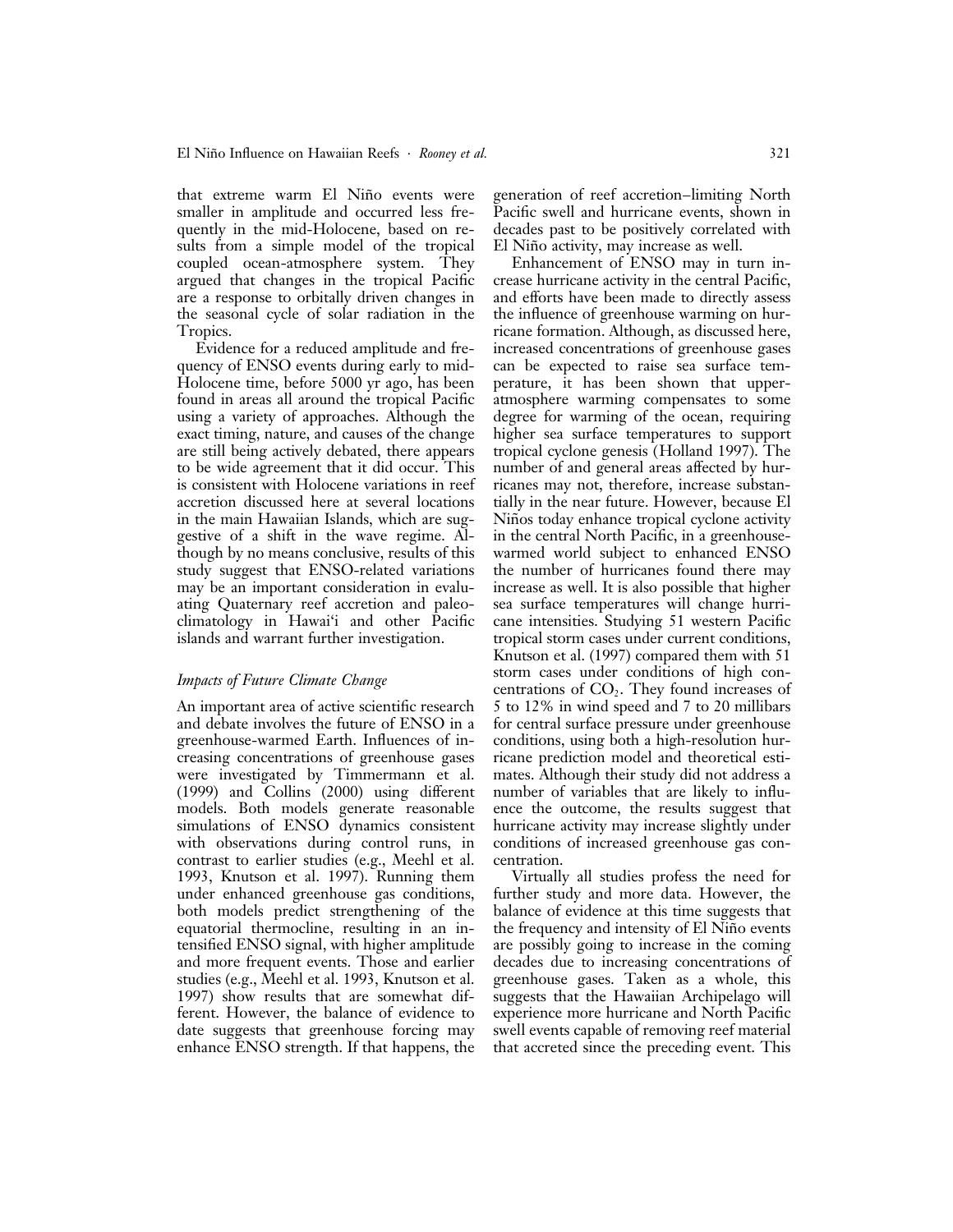tems has implications for management of coral reef habitats. It suggests that the reduction of anthropogenic stresses, on top of the possibly increasing natural ones, is of increasing importance. Second, it reinforces the notion that management should be concentrated on relatively sheltered areas where anthropogenic influence is of comparable or greater magnitude than natural forces.

### acknowledgments

We thank David Krupp and Floyd McCoy for logistical assistance and Patrick Caldwell of the NOAA Data Center Hawai'i Liaison Office for North Pacific swell data and helpful discussions. The indomitable support of Dolan Eversole and especially Chris Conger in obtaining cores is gratefully acknowledged. We thank Jane Schoonmaker and Roy Beavers for assistance with X-ray diffraction analysis and support for radiocarbon analysis from NSF Cooperative Agreement no. OCE-9807266. We thank Richard Grigg and two anonymous reviewers for their insightful comments.

### Literature Cited

- Allan, J., and P. Komar. 2000. Are ocean wave heights increasing in the eastern North Pacific? Eos 81 (47): 561–567.
- Bodge, K. R., and S. P. Sullivan. 1999. Hawaii pilot beach restoration project: Coastal engineering investigation. Prepared for the State of Hawai'i Department of Land and Natural Resources, Honolulu.
- Caldwell, P. 1992. Surfing the El Niño. Mariners Weather Log  $36(3)$ : 60–64.
- Chu, P. 2002. Large-scale circulation features associated with decadal variations of tropical cyclone activity over the central North Pacific. J. Clim. 15:2678–2689.
- Chu, P. S., and J. Wang. 1997. Tropical cyclone occurrences in the vicinity of Hawaii: Are the differences between El Niño and non–El Niño years significant? J. Clim. 10:2683–2689.
- Clark, J. D., and P. S. Chu. 2002. Interannual

variation of tropical cyclone activity over the central North Pacific. J. Meteorol. Soc. Jpn. 80 (3): 403–418.

- Clark, P. U., A. C. Mix, and E. Bard. 2001. Ice sheets and sea level of the last glacial maximum. Eos 82 (22): 241–247.
- Clement, A. C., R. Seager, and M. A. Cane. 2000. Suppression of El Niño during the mid-Holocene by changes in the Earth's orbit. Paleoceanography 15 (6): 731–737.
- Collins, M. 2000. The El Niño-Southern Oscillation in the second Hadley Centre coupled model and its response to greenhouse warming. J. Clim. 13:1299–1312.
- Connell, J. H. 1997. Disturbance and recovery of coral assemblages. Coral Reefs 16:S101–S113.
- Corrège, T., T. Delcroix, J. Récy, W. Beck, G. Cabioch, and F. Le Cornec. 2000. Evidence for stronger El Niño-Southern Oscillation (ENSO) events in a mid-Holocene massive coral. Paleoceanography 15 (4): 465–470.
- Dollar, S. J. 1982. Wave stress and coral community structure in Hawai'i. Coral Reefs 1:71–81.
- Dollar, S. J., and G. W. Tribble. 1993. Recurrent storm disturbance and recovery: A long-term study of coral communities in Hawaii. Coral Reefs 12:223–233.
- Dunham, R. J. 1962. Classification of carbonate rocks according to depositional texture. Pages 108–121 in W. E. Ham, ed. Classification of carbonate rocks. Am. Assoc. Pet. Geol. Mem. 1.
- Dye, T. 1994. Apparent ages of marine shells: Implications for archaeological dating in Hawaii. Radiocarbon 36 (1): 51–57.
- Embry, A. F., and J. E. Klovan. 1971. A late Devonian reef tract on north-eastern Banks Island, N.W.T. Bull. Can. Pet. Geol. 19:730–781.
- Fairbridge, R. W. 1968. Fringing reefs. Pages  $366-\overline{3}69$  in R. W. Fairbridge, ed. The encyclopedia of geomorphology. Reinhold Book Corporation, New York.
- Fletcher, C. H., and A. T. Jones. 1996. Sealevel highstand recorded in Holocene shoreline deposits on Oahu, Hawaii. J. Sediment. Res. 66:632–641.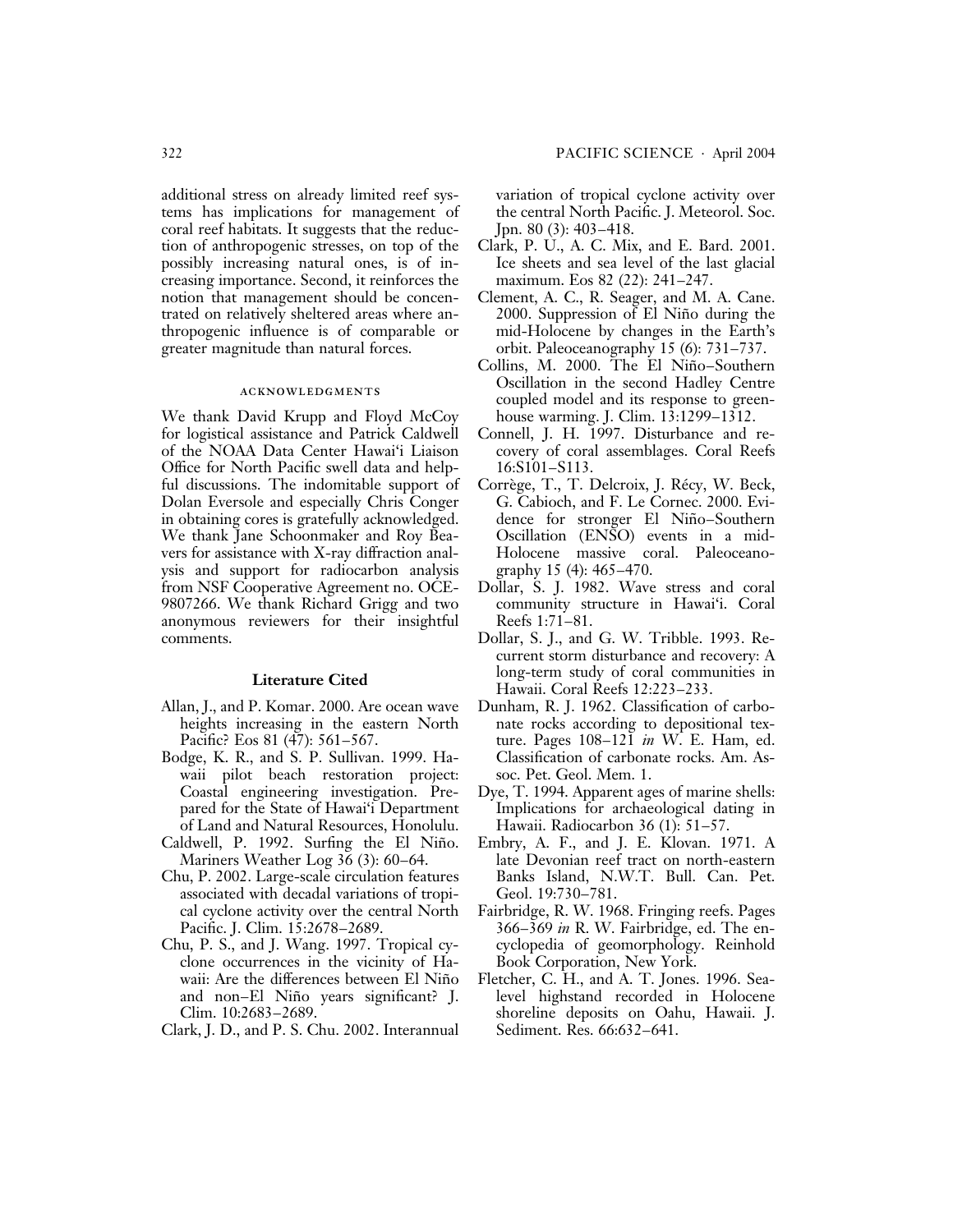- Gagan, M. K., L. K. Ayliffe, D. Hopley, J. A. Cali, G. E. Mortimer, J. Chappell, M. T. McCulloch, and M. J. Head. 1998. Temperature and surface-ocean water balance of the mid-Holocene tropical western Pacific. Science (Washington, D.C.) 279: 1014–1018.
- Grigg, R. W. 1983. Community structure, succession and development of coral reefs in Hawaii. Mar. Ecol. Prog. Ser. 11:1–14.
- ———. 1995. Coral reefs in an urban embayment in Hawaii: A complex case history controlled by natural and anthropogenic stress. Coral Reefs 14:253–266.
- ———. 1998. Holocene coral reef accretion in Hawaii: A function of wave exposure and sea level history. Coral Reefs 17:263– 272.
- Grigg, R. W., and D. Epp. 1989. Critical depth for the survival of coral islands: Effects on the Hawaiian Archipelago. Science (Washington, D.C.) 243:638–641.
- Grossman, E. 2001. Holocene sea level history and reef development in Hawaii and the central Pacific Ocean. Ph.D. diss., University of Hawai'i at Mānoa, Honolulu.
- Grossman, E. G., and C. H. Fletcher. 1998. Sea level higher than present 3500 years ago on the northern main Hawaiian Islands. Geology 26 (4): 363–366.
- Haug, G. H., K. A. Hughen, D. M. Sigman, L. C. Peterson, and U. Röhl. 2001. Southward migration of the intertropical convergence zone through the Holocene. Science (Washington, D.C.) 293:1304– 1308.
- Holland, G. J. 1997. The maximum potential intensity of tropical cyclones. J. Atmos. Sci. 54:2519–2514.
- Inman, D. L., and S. A. Jenkins. 1997. Changing wave climate and littoral drift along the California coast. Pages 314–327 in O. T. Magoon, ed. Proceedings of the California and the World Ocean Conference '97 Conference. American Society of Civil Engineers, San Diego.
- IRI/LDEO Climate Data Library. 2002. Southern Oscillation Index (http://ingrid. ldgo.columbia.edu/SOURCES/.Indices/ .standardized/.soi/).
- Knutson, T. R., S. Manabe, and D. Gu. 1997. Simulated ENSO in a global coupled ocean-atmosphere model: Multidecadal amplitude modulation and  $CO<sub>2</sub>$  sensitivity. J. Clim. 10:138–161.
- Liu, Z., J. Kutzbach, and L. Wu. 2000. Modeling climate shift of El Niño variability in the Holocene. Geophys. Res. Lett. 27 (15): 2265–2268.
- Mantua, N. J., S. R. Hare, Y. Zhang, J. M. Wallace, and R. C. Francis. 1997. A Pacific interdecadal climate oscillation with impacts on salmon production. Bull. Am. Meteorol. Soc. 78:1069–1079.
- Maragos, J. E. 1998. Marine ecosystems. Pages 111–120 in S. P. Juvik and J. O. Juvik, eds. Atlas of Hawai'i. 3rd ed. University of Hawai'i Press, Honolulu.
- McGlone, M., A. P. Kershaw, and V. Markgraf. 1992. El Niño/Southern Oscillation climatic variability in Australia and South American paleoenvironmental records. Pages 434–462 in H. Diaz and V. Markgraf, eds. El Niño: Historical and paleoclimatic aspects of the Southern Oscillation. Cambridge University Press, New York.
- Meehl, G. A., G. A. Branstator, and W. M. Washington. 1993. Tropical Pacific interannual variability and  $CO<sub>2</sub>$  climate change. J. Clim. 6:42–63.
- Moy, C. M., G. O. Seltzer, D. T. Rodbell, and D. M. Anderson. 2002. Variability of El Niño/Southern Oscillation activity at millennial timescales during the Holocene epoch. Nature (Lond.) 420:162–165.
- Permanent Service for Mean Sea Level. 2003. Hosted by Proudman Oceanographic Laboratory (POL). Data downloaded for stations 760/031 and 760/021 from http:// www.pol.ac.uk/psmsl/psmsl\_individual\_ stations.html.
- Rodbell, D. T., G. O. Seltzer, D. M. Anderson, M. B. Abbott, D. B. Enfield, and J. H. Newman. 1998. An  $\sim$ 15,000-year record of El-Niño alluviation in southwestern Ecuador. Science (Washington, D.C.) 283:516–520.
- Schroeder, T. A. 1998. Hurricanes. Pages 74–75 in S. P. Juvik and J. O. Juvik, eds.